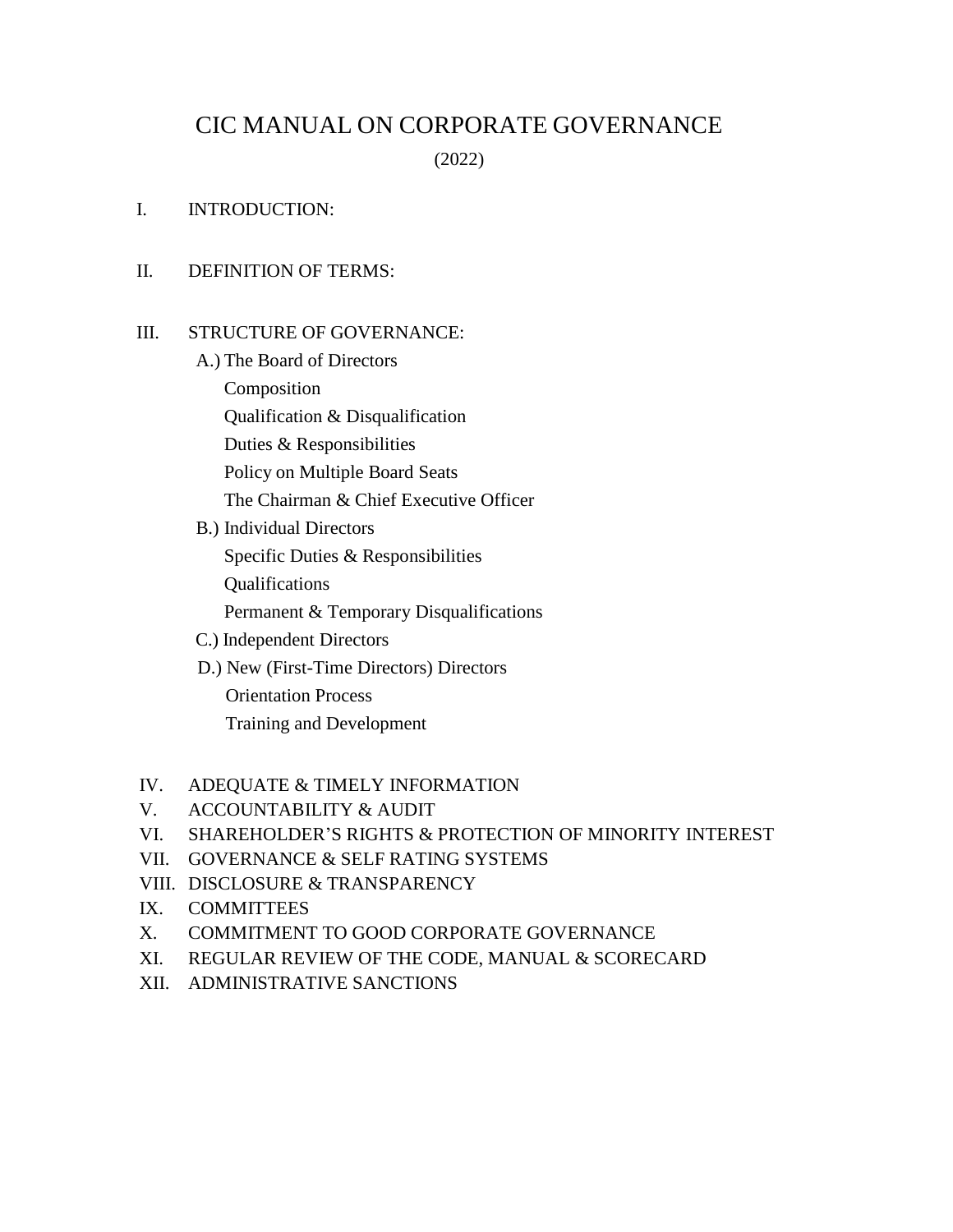# **I. INTRODUCTION:**

COMMONWEALTH INSURANCE COMPANY (the Corporation or CIC for brevity) is committed to uphold the paramount standard of corporate governance as framed in our Articles of Incorporation, the By-Laws, Corporate Governance Manual, the Insurance Code and its Implementing Rules and Regulations, the Counter Terrorism Financing (CTF), Money Laundering & Terrorism Financing Prevention Program (MLTFPP), and other pertinent laws.

The objective of manual of corporate governance is to institutionalize the principles of good corporate governance, setting the rules, duties and responsibilities owed by the management and Board of Directors to the stockholders and shareholders, to the clients, and the insuring public.

This Manual is our company's preparation to ASEAN Corporate Governance, our compliance to the provisions of Insurance Code as amended by Republic Act No.10607, Anti-Money Laundering Law, the Corporation Code, the Counter Terrorism Financing (CTF), Money Laundering & Terrorism Financing Prevention Program (MLTFPP), and other pertinent laws rules and regulations.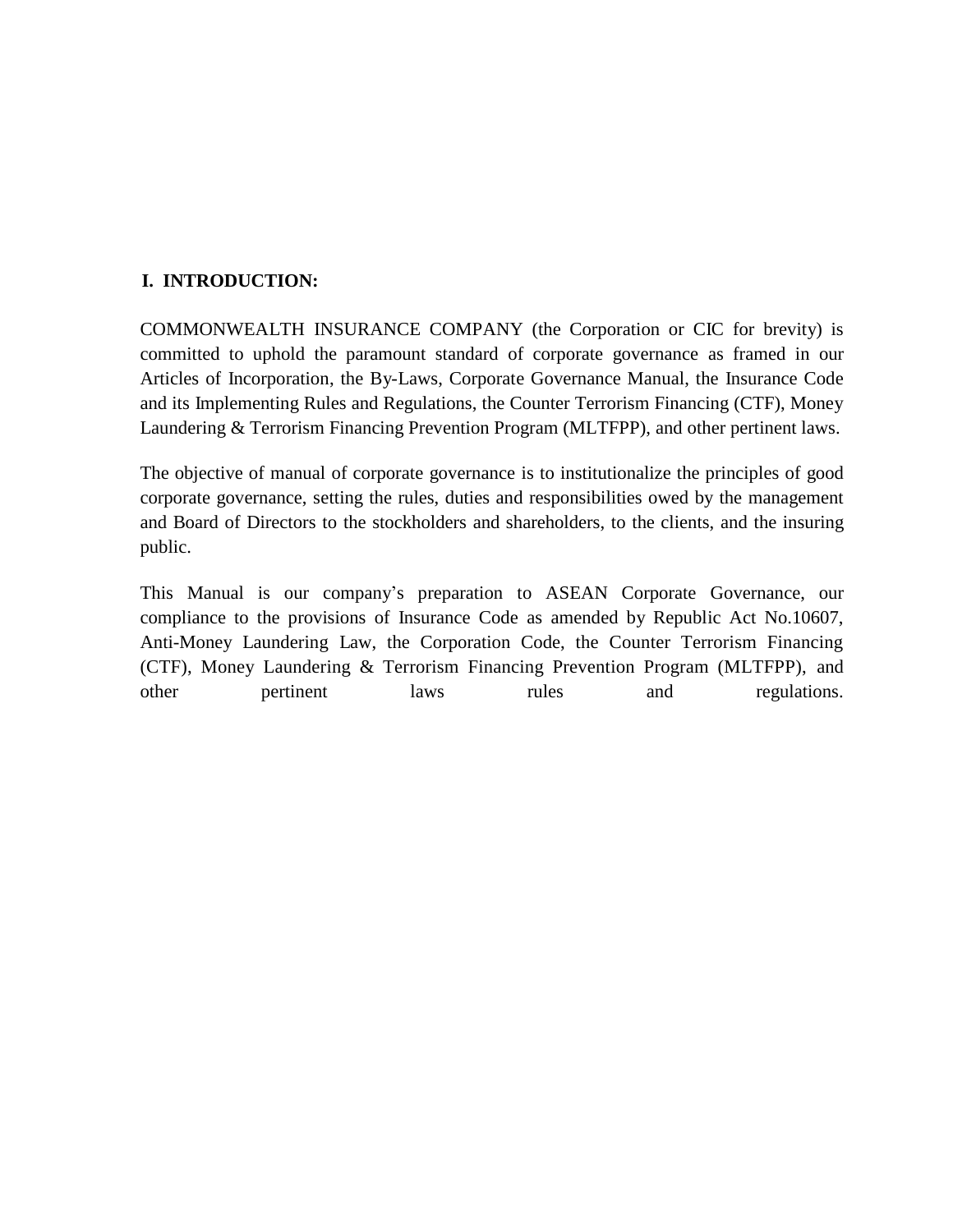## **II. DEFINITION OF TERMS:**

- a.) Corporate Governance = the framework of rules, systems and processes in the corporation that governs the performance by the Board of Directors and management of their respective duties and responsibilities to the stockholders and other stakeholders, the insuring public, including among others, customers, employees, suppliers, financiers, government, community, and the industry in in which it operates.
- b.) Board of Directors = the governing body elected by the stockholders that exercises the corporate powers of the corporation, conducts all its business and controls its properties.

Directors shall include:

- 1.) Directors who are named as such in the articles of incorporation;
- 2.) Directors who are duly elected in subsequent meetings of stockholders; and,
- 3.) Those elected to fill the vacancies in the Board of Directors.
- c.) Management = the body given the authority by the Board of Directors to implement the policies it has laid down in the conduct of the business of the corporation. The Management is primarily accountable to the Board for the operations of the corporation. It shall provide all members of the Board with accurate and timely information that would enable the Board to comply with its responsibilities.
- d.) Independent Director  $=$  a person who apart from his fees and shareholdings, is independent of management and free from any business or other relationship which could, or could reasonably be perceived to, materially interfere with his exercise of independent judgment in carrying out his responsibilities as a director.

Independent Director shall also mean:

- 1.) A person who is not or has not been an officer or employee of the company during the past three (3) years counted from the date of his/her election;
- 2.) Who is not a director or officer of the related company of the corporation's majority stockholder;
- 3.) Is not acting as nominee or representative of any director or stockholder of the corporation;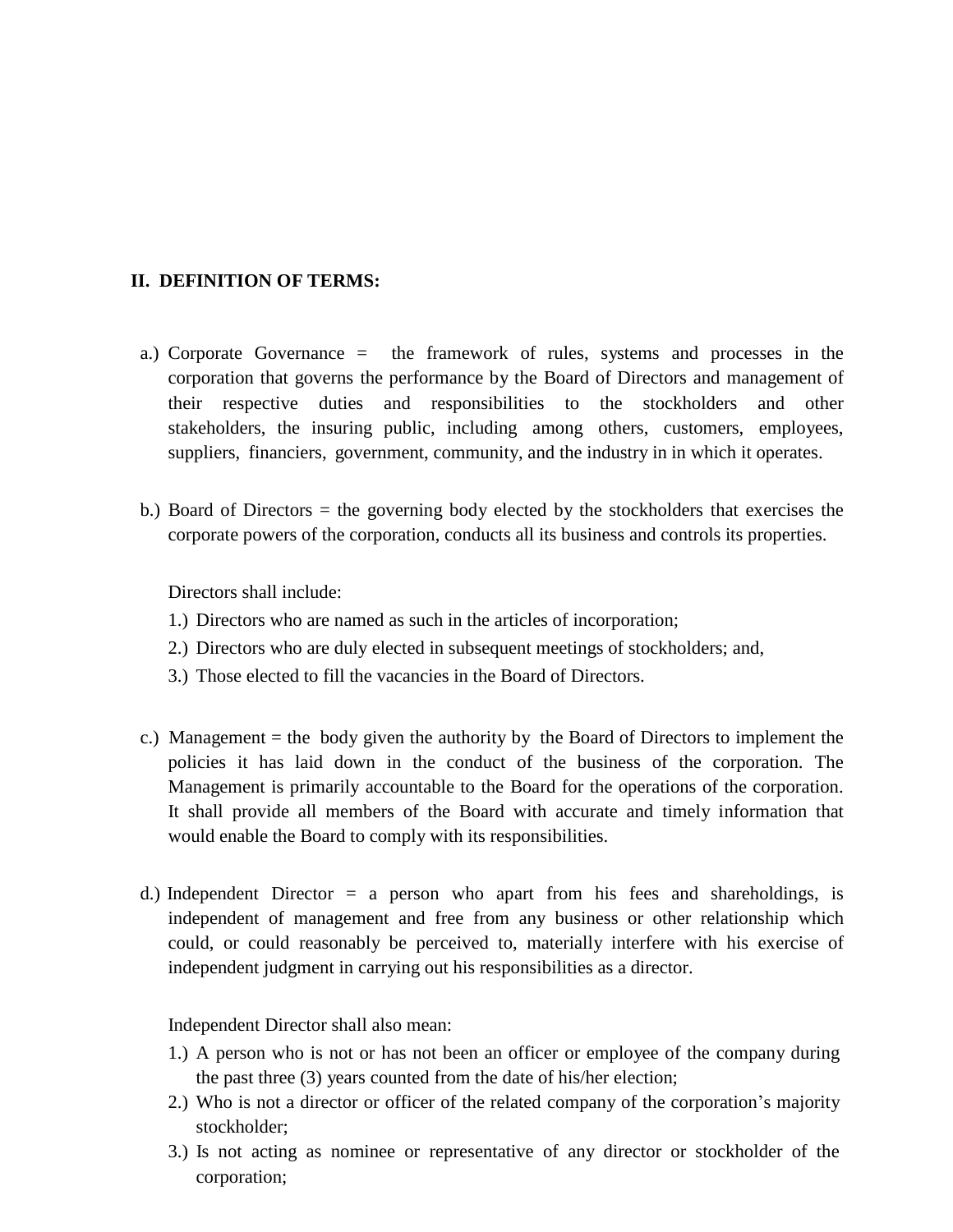- 4.) Is free from any business or other relationships with the institution which could materially interfere in the exercise of his/her independent judgment.
- e.) Executive Director  $=$  is a director who is also the head of a department or unit of the Corporation or performs any work related to its operation.
- f.) Non-executive Director = a director who is not the head of a department or unit of the Corporation nor performs any work related to its operation.
- g.) Non-audit work = the other services offered by an external auditor to a corporation that are not directly related and relevant to its statutory audit functions such as, accounting payroll, bookkeeping, reconciliation, computer project management, data processing or information technology outsourcing services, internal audit, and other services that may compromise the independence and objectivity of an external auditor.
- h.) Internal control = the system established by the Board of Directors and Management for the accomplishment of corporation's objectives, the efficient operation of its business, the reliability of its financial reporting, and faithful compliance with applicable laws, regulations and internal rules.
- i.) Internal control system = the frameworks under which internal control are developed and implemented to manage and control a particular risk or business activity, or combination of risks or businesses activities to which a corporation is exposed.
- j.) Internal audit = and independent and objective assurance activity designed to add value to and improve the corporations operations, and help it accomplish its objective by providing a systematic and disciplined approach in the evaluation and accomplishment of effectiveness of risk management, control, and governance processes.
- k.) Internal audit department = a department or unit of the corporation and its consultants, if any, that provide independent and objective assurance services in order to add value and to improve the corporation's operations.
- l.) Internal auditor = one of the highest position in the operation responsible for internal audit activities. If internal audit activities are performed by outside service providers, he is the person responsible for overseeing the service contract, the overall quality of these activities, and follow-up of engagement results. The Internal Auditor shall report to the Audit Committee. The minimum internal control mechanisms for management's operational responsibility shall center on the CEO and Management Committee, being ultimately accountable for the company's organizational and procedural controls.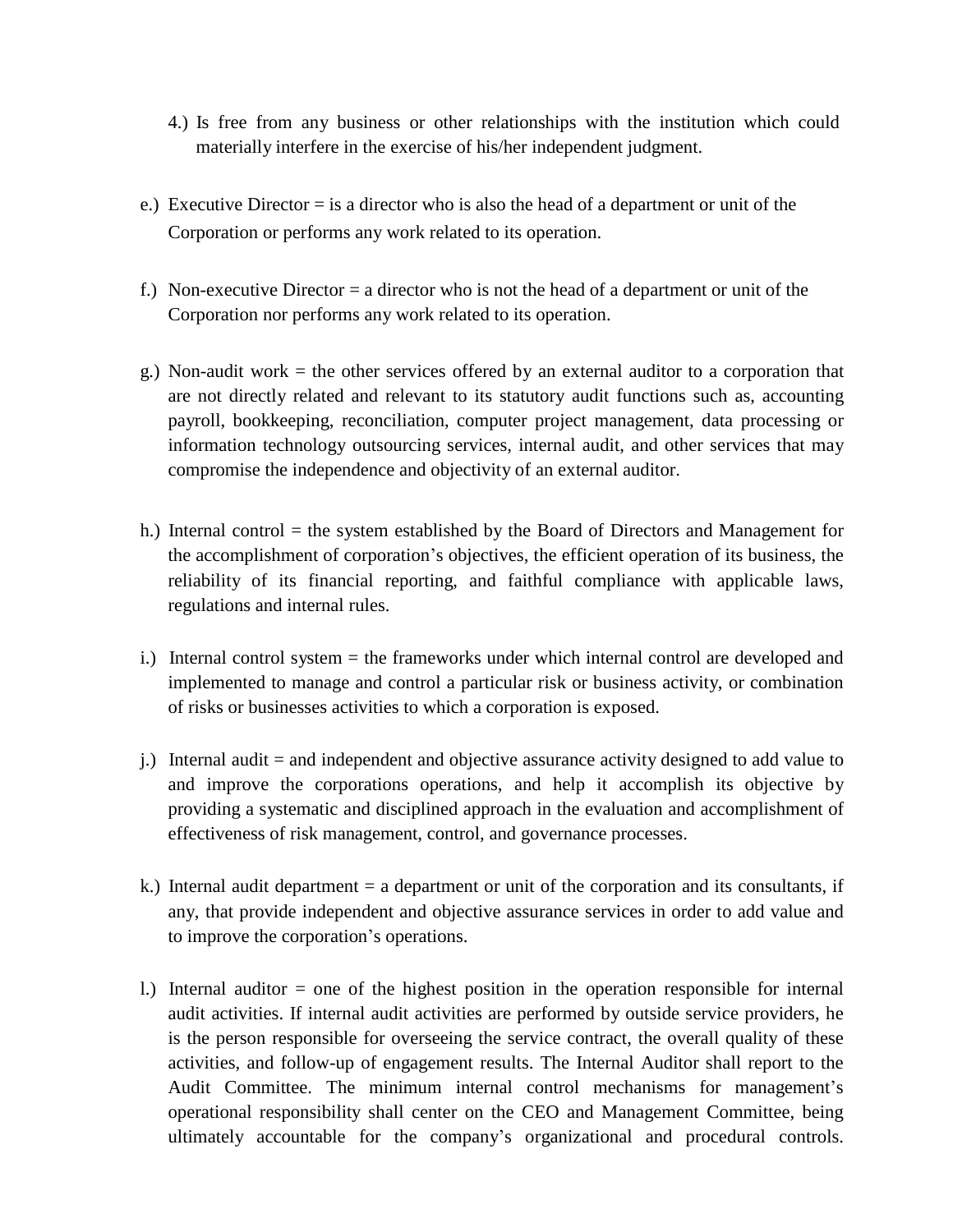- m.)Independence = this refers to matters giving a person to exercise his independent judgment in carrying his work freely and voluntarily and without any influence whatsoever.
- n.) Objectivity = in carrying and in the performance of his assigned task, the officer must characterized by and clothed with the cold neutrality of an impartial tribunal.
- o.) Stakeholder = refers to group of stockholders, owners, officers, employees, suppliers, creditors, insured and policy holders, and the community.
- p.) Majority Stockholder or Majority Shareholder = where the owner of share/s, whether natural or juridical, is owning more than fifty (50%) percent of the voting rights of the company.
- q.) Corporate Secretary = in addition from custodian of corporate records, books, and minutes of the meetings held, she/he also plays a significant role in supporting the Board to discharge its responsibilities.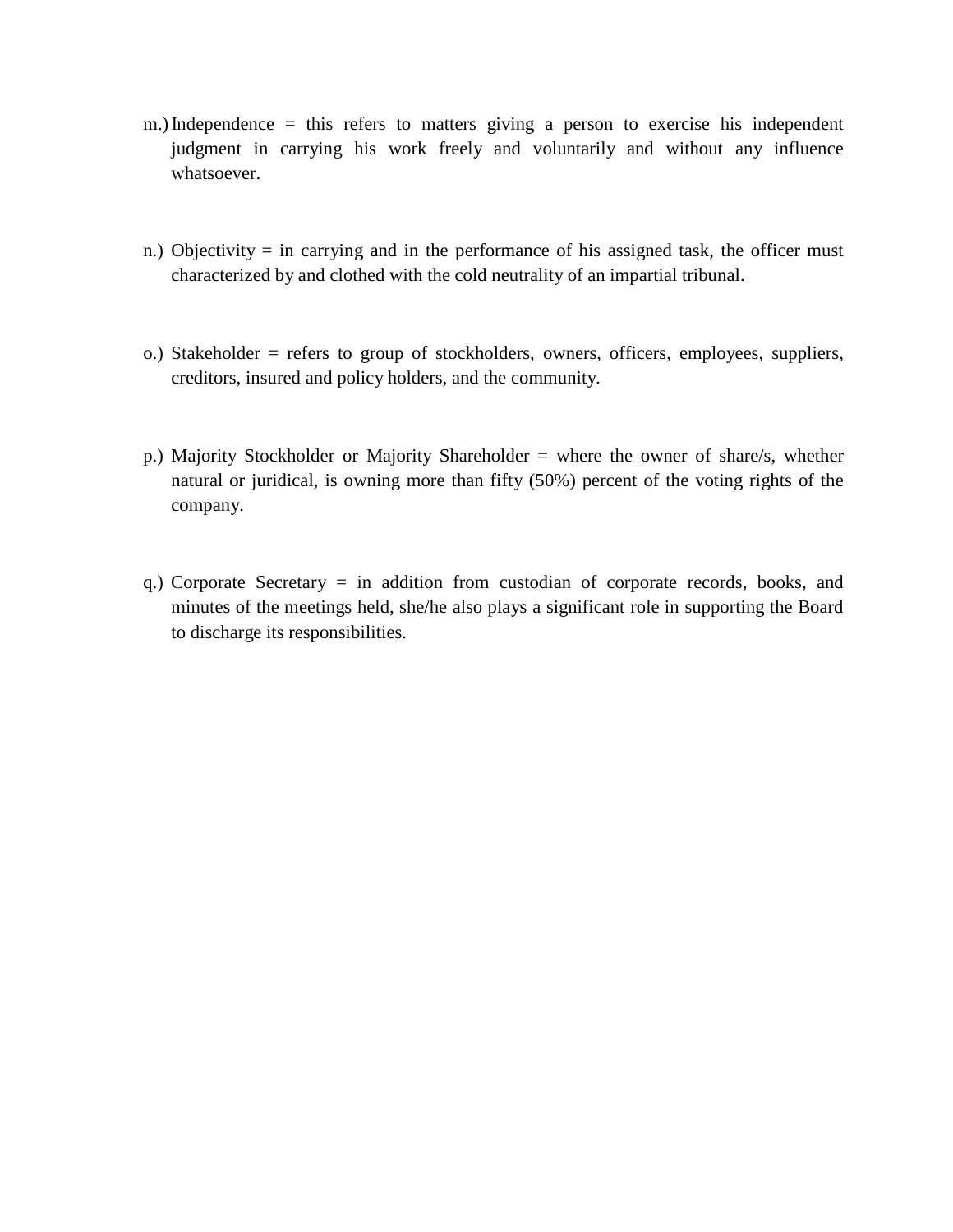## **III. STRUCTURE OF GOVERNANCE:**

## **A.) The Board of Directors**

The Board of Directors (the "Board") is the primarily responsible for the governance of the corporation. Corollary to setting the policies for the accomplishment of corporate objectives, it shall provide and independent check on Management. It implements the plan to foster the long-term success of the Corporation and ultimately acts for the best interest of its stakeholders and shareholders, officers and employees, the insuring public and the community as well. It is also the policy of the corporation to raise bar of corporate governance in the insurance industry by adopting the corporate governance best practices in the ASEAN region.

## **Composition**

The Board of Directors shall consist of eleven (11) members (nine (9) regular members and two (2) independent director) who are holders of voting stock of the Corporation in their own right, and all of them are Filipino Citizen and residents of the Philippines. The Directors are all elected every year by the stockholders during the annual stockholders meeting, to hold their office until their successors are appointed and qualified, unless removed earlier from office for cause or as may be provided for by law.

Mandated to the Directors to work together as part of an efficient and reliable body or assembly with the undertaking by virtue of the nature of their positions to plan and implement the long term and best interest of the Corporation.

Each Director is required to attend advance studies and seminars to update their knowledge and skills with the changing business prevailing in the region and situation in the community as well as the recent technology.

In sum, a Director should also keep abreast with the industry developments and business trends in order to promote the corporation's competitiveness par at regional and global standards.

## **Qualifications**

In determining the Director is fit and proper, the following matters must be considered, to wit:

- 1. Holder of at least one (1) share of voting rights of the Corporation;
- 2. Must be a college graduate or equivalent academic degree;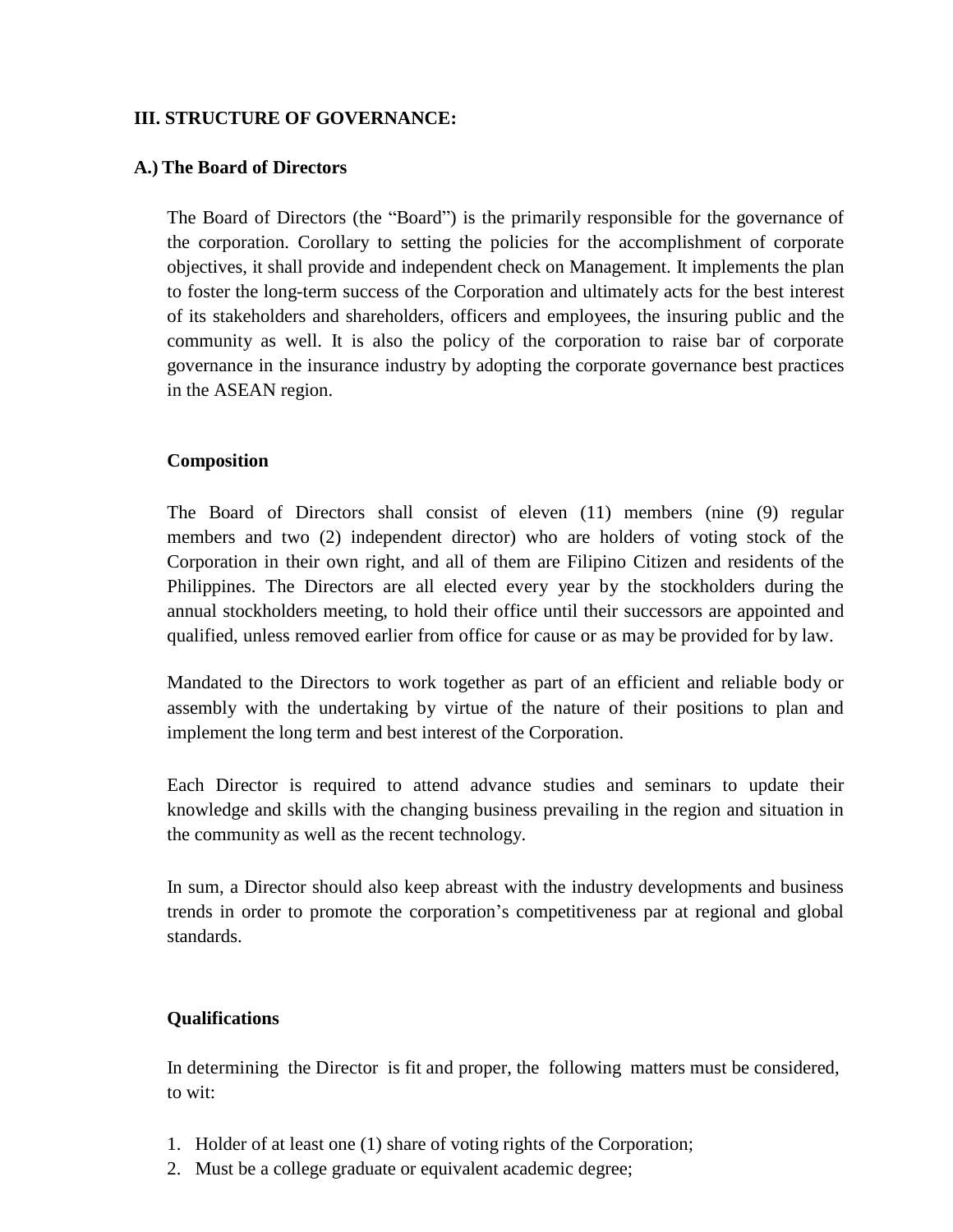- 3. Member in good standing in relevant industry, business or professional organization;
- 4. He must have attended the seminar for Board of Directors conducted by the proper Government Agency or Accredited Entity;
- 5. He must possess the necessary expertise, experience and skills in terms of insurance businesses;
- 6. Capable in managing the affairs of corporation preferably in field of insurance and other related transaction; and,
- 7. He must be fit enough and proper for the position of a Director of insurance company under the terms and conditions required by concerned Government Agency and the Office of the Insurance Commission.

## **Disqualifications**

- 1. A person convicted by final judgment or order by a competent court or tribunal involving moral turpitude or dishonesty, breach of trust and confidence such as estafa, and falsification of commercial documents;
- 2. Any person who by reason of misconduct, after hearing, is permanently enjoined by final judgment or order of Court, tribunal or administrative body of competent jurisdiction from: (a) acting as Underwriter, broker, dealer, distributor, commission merchant,; (b) acting as officer or director of insurance company or broker; (c) engaging or continuing any conduct or practice mentioned in sub-par (a) & (b) above, or willfully violating any laws that govern insurance and insurance broker activities;
- 3. Those who have been convicted by final judgment for violation of Insurance Code, and, Corporation Code;
- 4. Those with derogatory records with NBI, PNP, Court, and other Government Regulatory Body;
- 5. Those that are judicially declared insolvent, spendthrift, or incapacitated to enter into a contract;
- 6. Directors or Officers of closed corporation or entities who were responsible and or accountable for such closure as determined by the Monetary Board or Insurance Commission; and,
- 7. Those who are convicted of an offense involving economic sabotage.

## **Duties & Responsibilities**

The compliance to the principles of good corporate governance is originated with the Board of Directors. To ensure a high standard of best practices for the corporation, its stockholders and other stakeholders, the Board shall conduct themselves with utmost honesty and integrity in the discharge of its duties, responsibilities and functions. In general, this includes the following: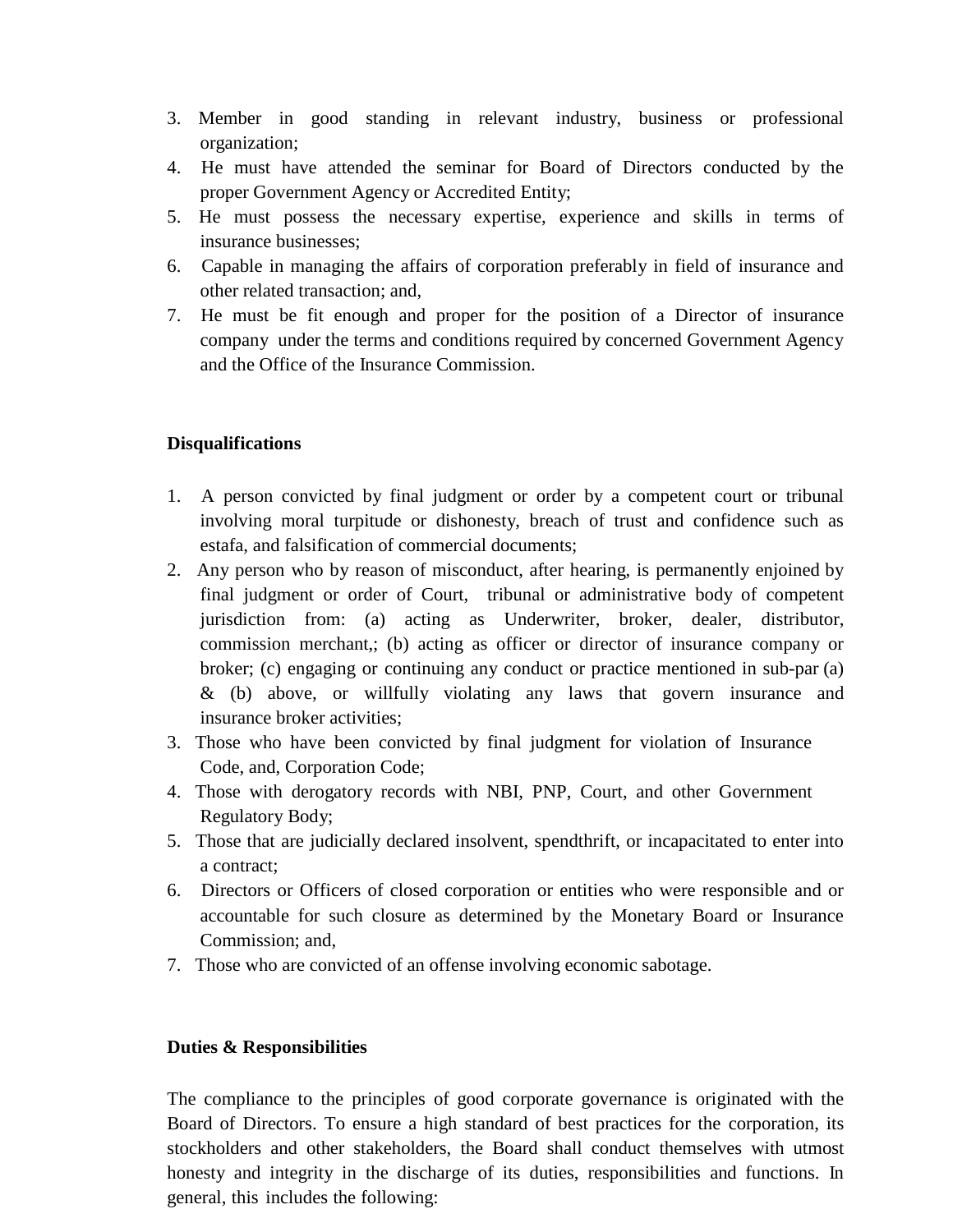- 1. It is the Board's responsibility to foster the long term success of the corporation and to sustain its competitiveness and profitability in a manner consistent with its corporate objectives and the best interest of insurance company's stockholder and other stakeholders; and,
- 2. Formulates the corporation's vision, mission, strategic objectives, policies and procedure that shall guide its activities including the ways and means to effectively monitor Management performance. This shall include the following:
	- 2.1. Implement a process for the selection of directors who can add value and independent judgment to the formulation of sound corporate policies;
	- 2.2. Provide sound strategic policies and guidelines to the corporation on major capital expenditures and budgets and ensuring that they are compatible with the short- term and long-term objectives;
	- 2.3. Ensure the corporation's faithful compliance with all the applicable laws, regulations and best insurance business practices;
	- 2.4. Identify key risk areas, performance indicators and monitor these factors with due diligence to enable the corporation to anticipate and prepare for possible threats to its operational and financial viability;
	- 2.5. Adopt a system of check and balances with the Board. A regular review and check of such system should be conducted to ensure the integrity of the decision-making and reporting processes at all times. There should be a review of corporation's internal control system in order to maintain its adequacy and effectiveness;
	- 2.6. Constitute an Audit Committee and such other committees it deems necessary to assist the Board in the performance of its duties and responsibilities;
	- 2.7. Establish and maintain an alternative dispute resolution system in the corporation and its stockholders that can amicably settle conflicts or differences between the corporation and its stockholders, and the corporation and third parties, including the regulatory authorities;
	- 2.8. Appoint Compliance Officer who shall have the rank of at least vice president or its equivalent in terms of skills and experience in the business of corporation; who shall report directly to the Chairman of the Board; who monitors the compliance by the corporation with the Insurance Code and other applicable laws; Appear before the Commission; Issue a certification every year on the extent of the corporation's compliance with the Code and Rules.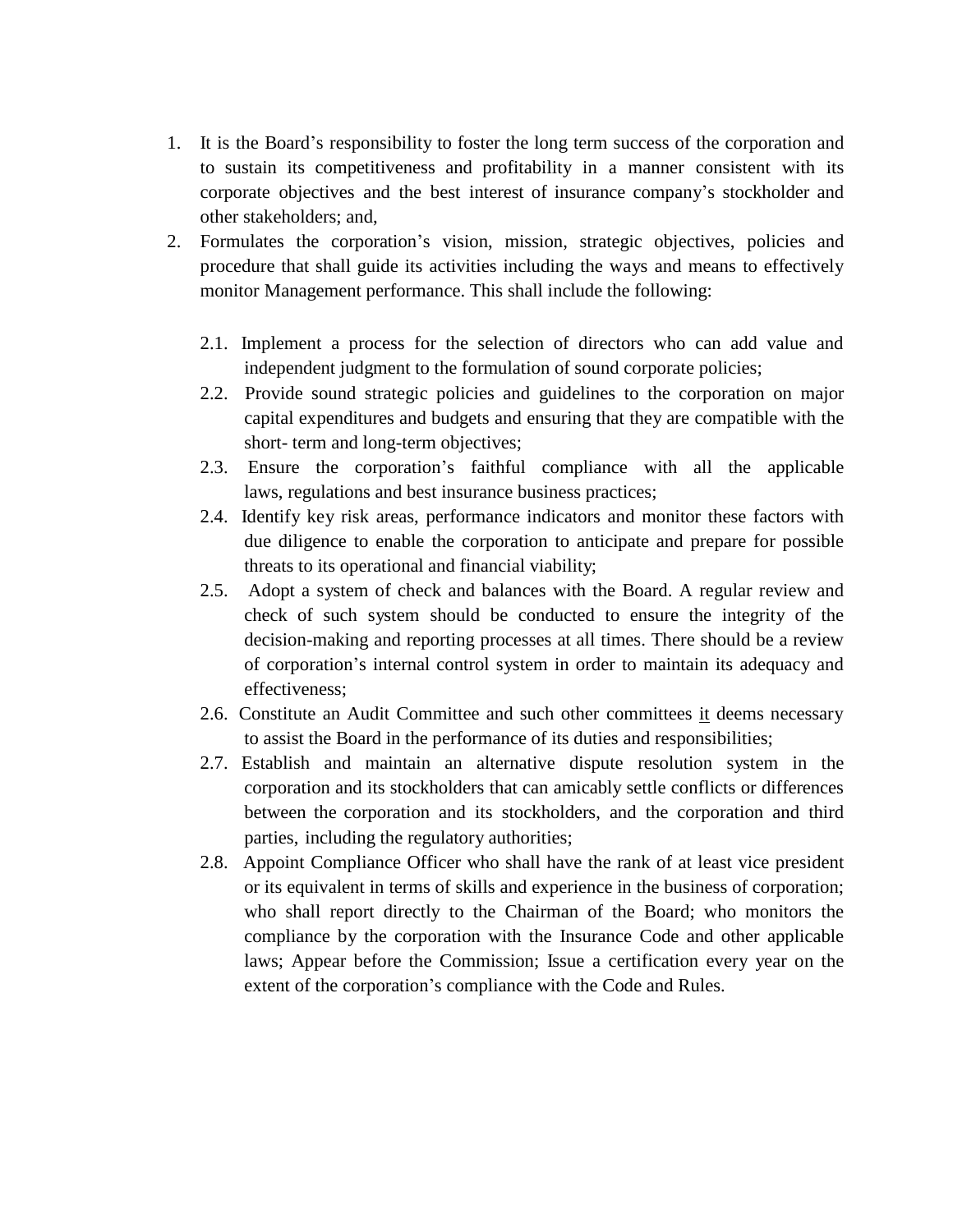## **Policy on Multiple Board Seats**

Every Director must exercise due diligence and consider the most favorable point to the best interest of the corporation in accepting and holding the position of directorships with the other corporation. The best obtainable number must be considered under specific conditions depending upon the ability to know and perform his duties diligently and efficiently.

The indicative limit on membership of the Chief Executive Officer and other Directors with the other corporate boards must be two (2) or lower. The same limitation applies to Independent Directors serving as semi full-time executives in other corporations. In any case, the ability and/or capacity of the Directors to diligently and efficiently perform their duties and responsibilities to the board they serve must not be compromised.

# **The Chairman & Chief Executive Officer**

The role of Chairman and CEO are distinct and separate to foster an appropriate balance of power, increased accountability and enhance better capacity in independent decision-making by the Board. There is transparency and clear delineation of function between the Chairman and CEO upon taking oath to their respective offices.

The position of Chairman and CEO are distinct and separate. Proper checks and balances were laid down to ensure that Board secured the benefit of independent views, plans and perspective.

Among the duties and responsibilities of the Chairman in relation to the Board includes the following:

- 1. To ensure that the meetings of the board are held in accordance with the by-laws or as the Chairman may deems it necessary in cases of extreme urgency;
- 2. Supervise the preparation of the agenda of meeting in coordination with the Corporate Secretary, taking into consideration the suggestions of the CEO, Management and Directors;
- 3. Maintain qualitative and timely lines of communication and information between the Board and Management.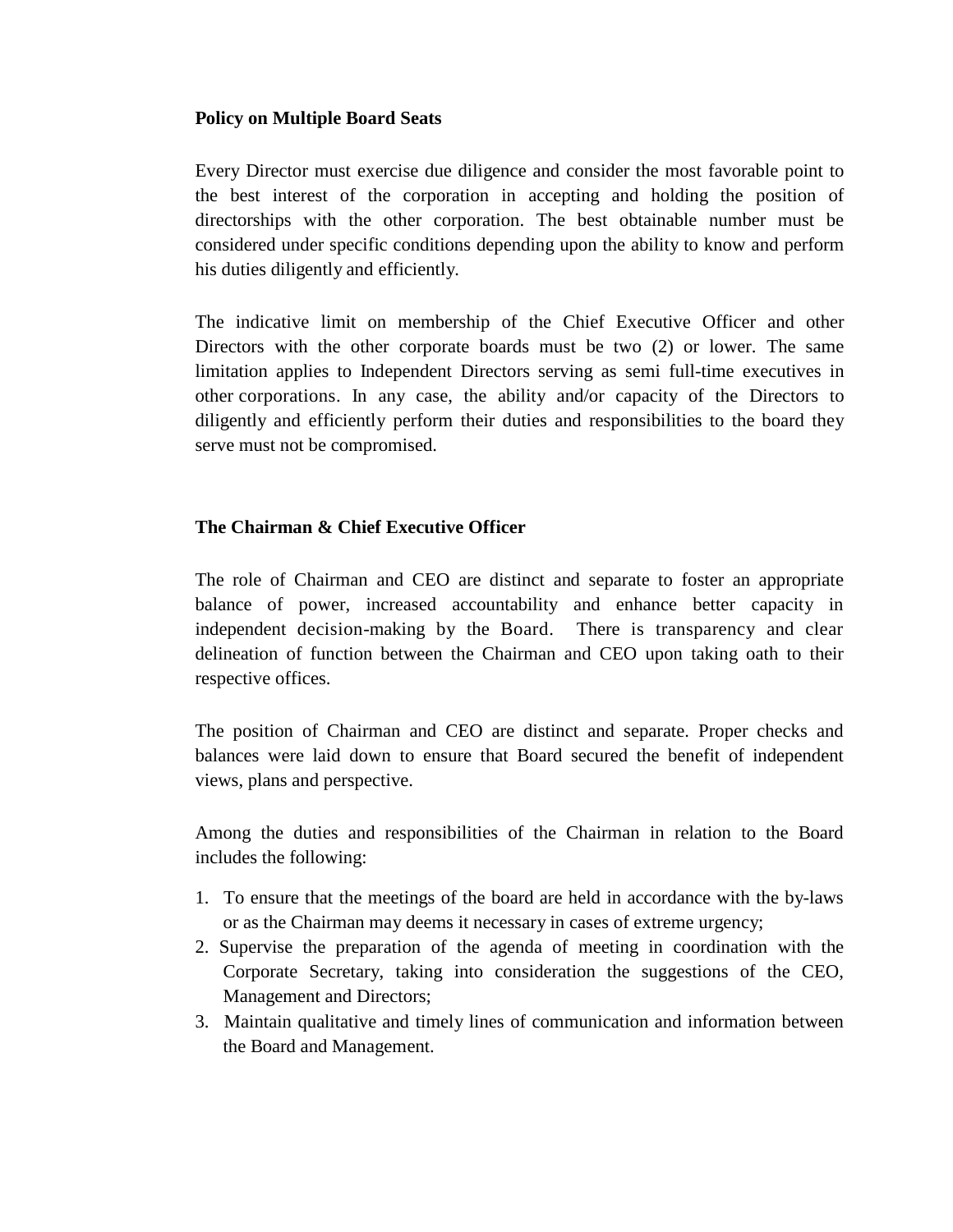## **B.) Individual Directors**

A Director's Office is one of trust and confidence. He should act in the best interest of the Corporation in such a way that is characterized by transparency and honesty, accountability, just and fairness. He should also exercise diligence, leadership, probity, and act with competence in directing the Corporation toward sustained progress.

# **Specific Duties and Responsibilities**

A Director should have the following norms of conduct:

- 1. Conduct fair business transactions with the corporation, and ensure that his personal and/or business interest does not bias Board decisions or conflict with the interest of the corporation;
- 2. Devote time and attention necessary to properly and effectively discharge his duties and responsibilities;
- 3. Act judiciously. That is, before deciding on matters brought before the Board, a Director should carefully evaluate the issues, and if necessary, make inquiries and request clarifications thereon, or in case of conflict of interest, abstain thereon;
- 4. Exercise independent judgment. A Director should view each problem or situation objectively. Opined that each issues be threshed out one by one. Should dissenting opinion arises, he should support plans and ideas beneficial to the interest of the corporation, stockholder, stakeholders and the insuring public;
- 5. Have a working knowledge of statutory and regulatory requirements of the Government affecting the corporation, including its articles of incorporation and by-laws, rules and regulations issued by the Insurance Commission, the Securities and Exchange Commission, the Dept. of Finance wherever is applicable as well as the other regulatory agencies;

He must be updated and keep abreast with the development in insurance industry and recent technology to promote competitiveness of the Corporation;

- 6. Observe confidentiality. He is not allowed to reveal business/trade secret of the Corporation, or, to disclose or reveal any confidential information without to unauthorized persons without written consent or authority from the Board;
- 7. To ensure the continuing soundness and effectiveness of the corporation's control, protection, and preservation to the environment.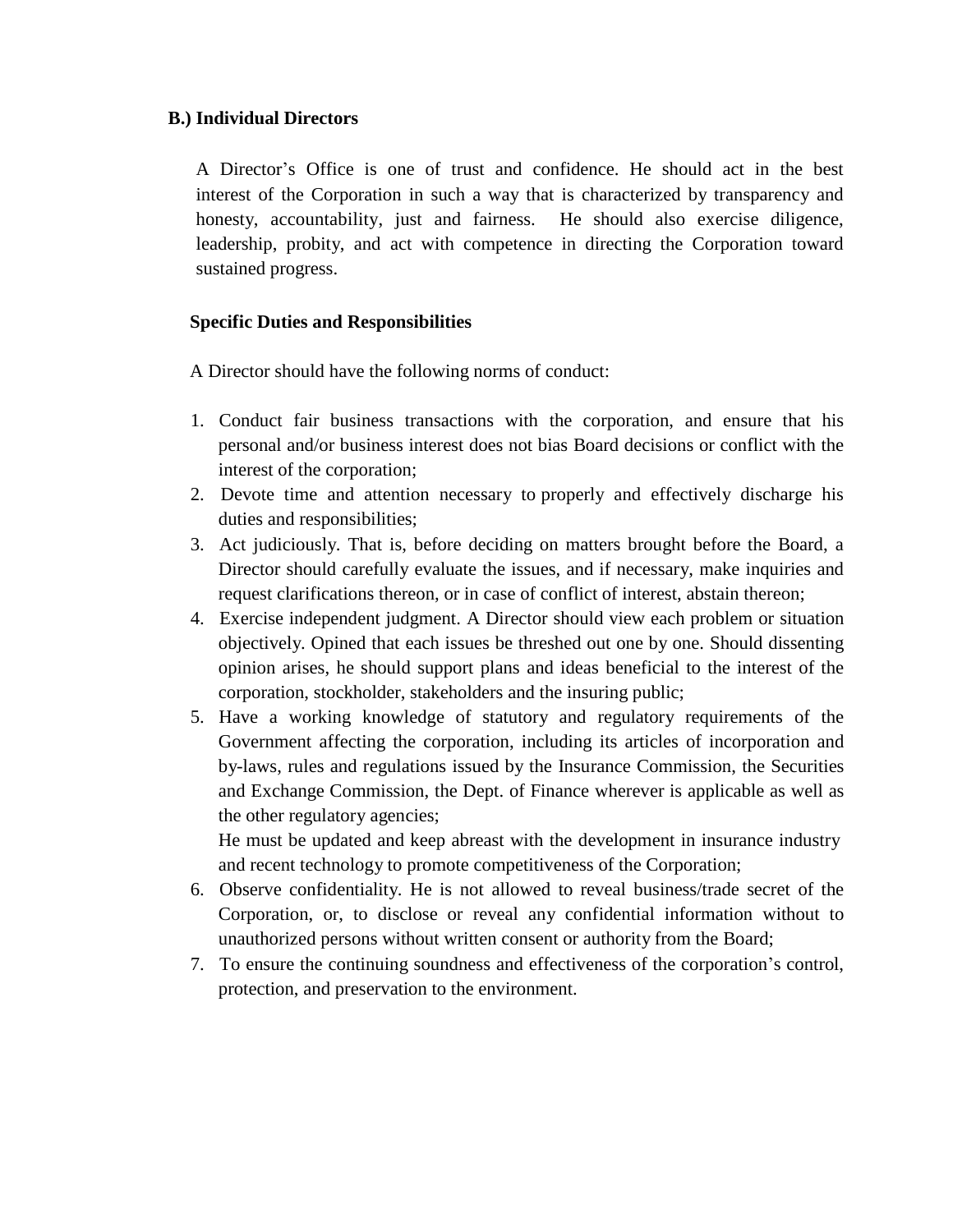# **Qualifications**

In addition to the qualifications for Directorship in the Board provided for in the Corporation Code, Securities and Regulations, and other relevant laws, the Board may provide for additional qualifications of a Director, to wit:

- 1. He must be a college graduate or equivalent academic degree or have sufficient experience and expertise in terms of management preferably in insurance industry to substitute for such formal education;
- 2. He must have attended a special training and seminar for the Board of Director conducted by Institute of Corporate Directors (ICD) or by any agency duly accredited with the Insurance Commission;
- 3. He must be fit and proper, intelligently enough for the position of a director of insurance or re-insurance company. In determining a director is fit and proper for the position, the following must be considered:

\*integrity/probity; \*competence; \*education; \*diligence; and, \*previous business experience

# **Disqualifications**

Without prejudice to specific provisions of existing laws, rules and regulations prescribing disqualifications for directors, the following shall also be considered disqualifications:

# **A.) Permanent:**

The Board further provides for permanent disqualification of a director for any of the following grounds:

- 1. Any person found guilty of an offense involving moral turpitude or similar offenses involving (commercial/business) fraud, estafa, and/or dishonesty;
- 2. Any person judicially declared insolvent, spendthrift or incapacitated to enter into contracts;
- 3. Those found guilty of violations of insurance &/or commercial laws;
- 4. Those found guilty of violation of Corporation Code committed within five (5) prior to his/her assumption of office as director;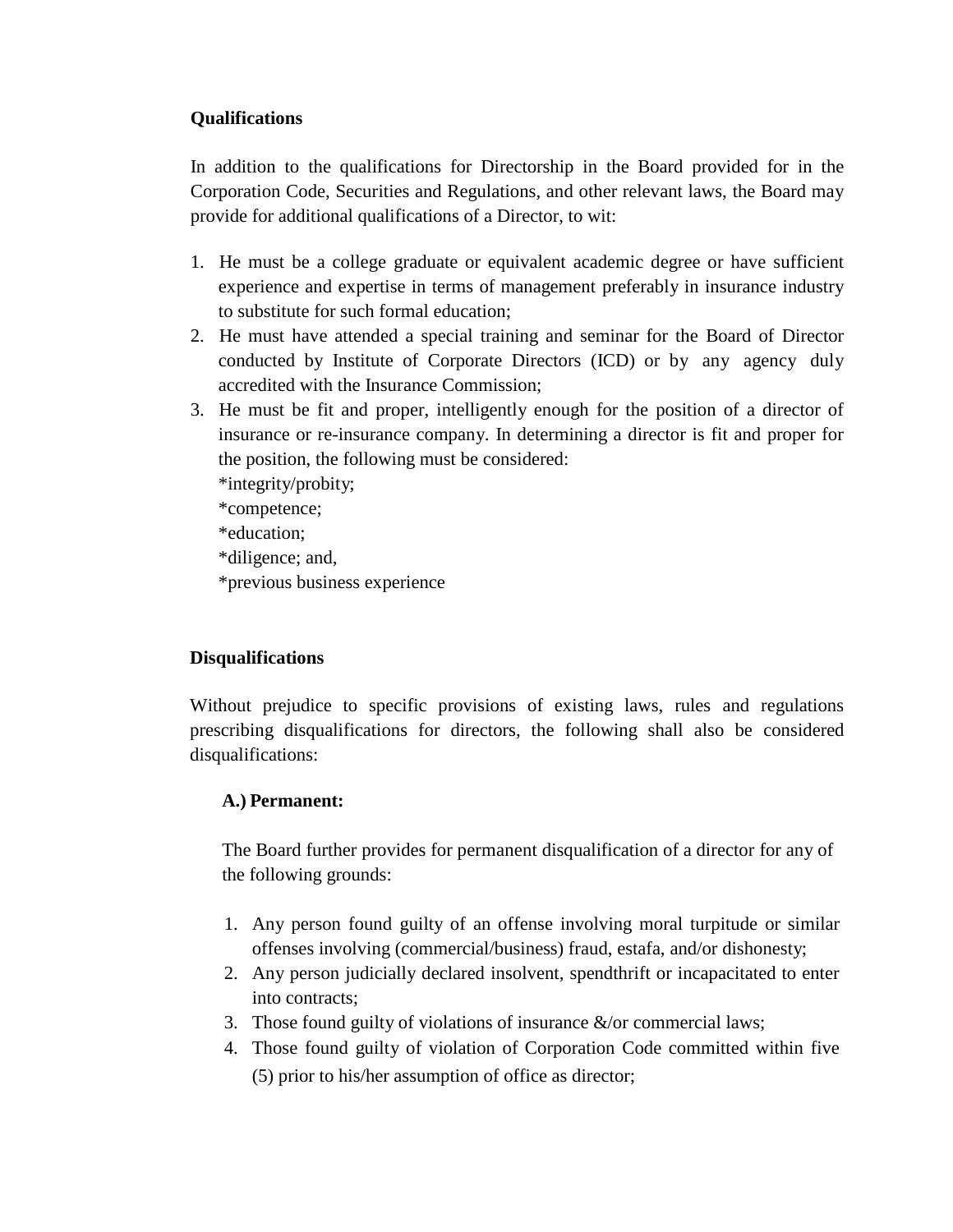- 5. Those persons found guilty by foreign court or equivalent financial regulatory body for acts inimical to the insurance and financial industry;
- 6. Directors or Officers of closed insurance companies who were responsible for such closure as determined by the Commission or Government Regulatory Agency;
- 7. Any person earlier elected as Independent Director who becomes an officer or consultant of the same corporation;
- 8. Any person found guilty of tax evasion case/s; and,
- 9. Any other acts similar to the foregoing paragraphs.

# **B.) Temporary:**

The Board further provides for the temporary disqualification of a director for any of the following grounds:

- 1. Unjustified refusal to fully disclosed the extent of his business interest when so required by the Insurance Commission, regulatory body or Government Agency. This disqualification is in effect as long as refusal persists;
- 2. Absence or non-participation for whatever reason/s exceeding fifty (50%) percent of all meetings, both regular and special, during his incumbency, unless the absence is due to serious illness and/or accident incapacitating him to performs his duties and/or assigned task, and/or death of the immediate member of the family;
- 3. Failure to discharge his duties and responsibilities prescribed under existing rules and regulations;
- 4. Dismissal or termination for cause as a director of other corporation under the supervision and regulation of the Insurance Commission. This temporary disqualification is in effect until he has cleared of himself from any involvement in the cause giving rise to his dismissal or termination;
- 5. Violation of tax code. This temporary disqualification shall apply unless and until the dismissal of the case or he entered into a compromise settlement; and,
- 6. Any other or analogous cases.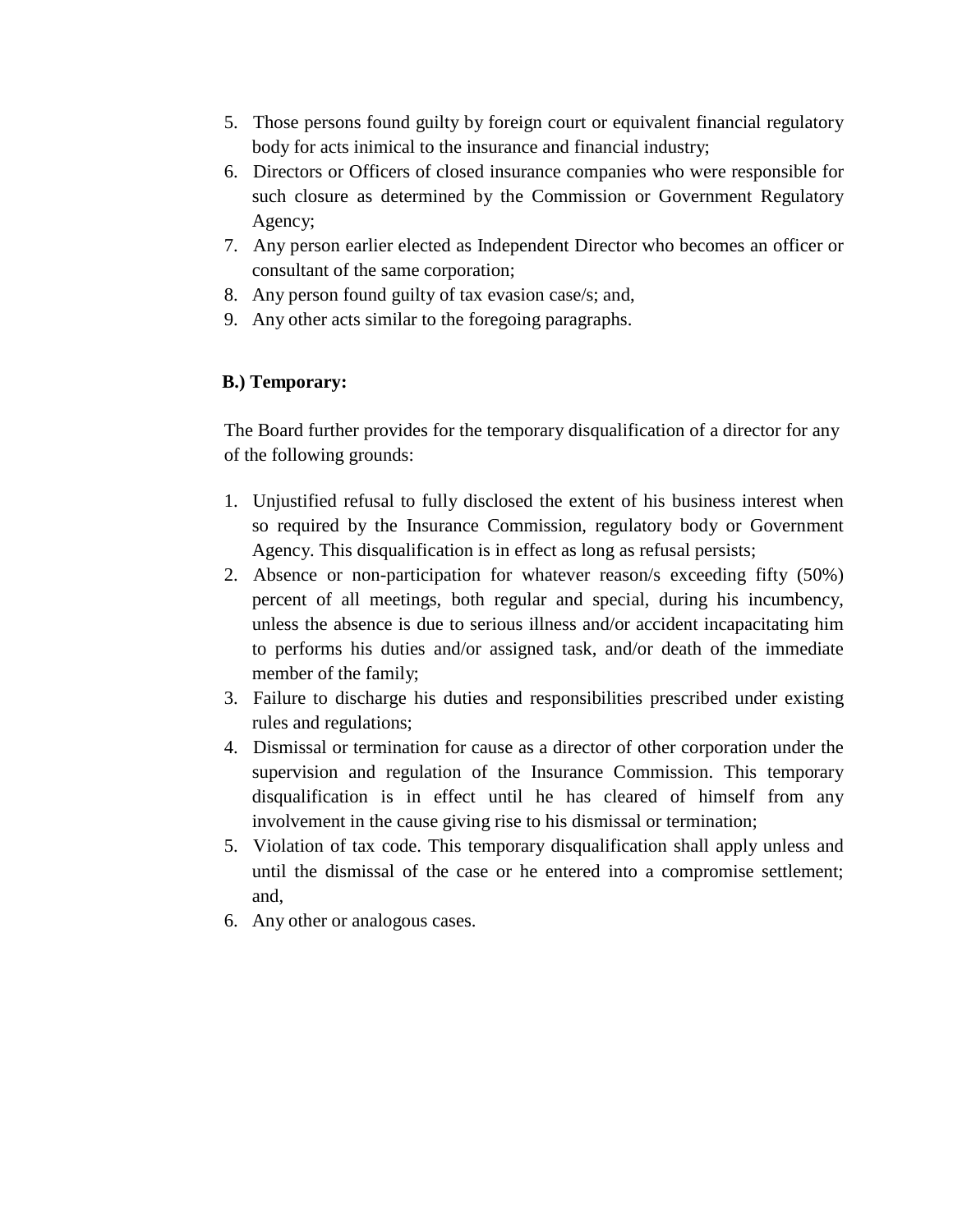## **C.) Independent Directors**

An Independent Director is free from any interest or relationships with the corporation or any of its major stockholder which could materially interfere with the exercise of his independent judgment. He is not engaged in any transactions with the corporation. The two (2) Independent Directors elected by the Board is/shall:

- 1. Is not an officer or employee of the corporation at least three (3) years immediately preceding his incumbency or election to the Board;
- 2. Is not an officer or director of the related company of the corporation's majority stockholder;
- 3. Is not a relative within the fourth civil degree or consanguinity or affinity, legitimate or common-law of any director, officer or majority shareholder of the company or any of its related company;
- 4. Not acting as nominee or representative of any director or shareholder of the company or any of its related company;
- 5. Except for remuneration for being a director, he shall not receive from the corporation or from its group, any sum or pecuniary benefit;
- 6. Not have been an associates of the external auditor, or responsible person for the audit report at least three (3) years immediately preceding his election as independent director;
- 7. Shall not hold a significant shareholding participation in the corporation.

## **D.) New (First-Time) Directors**

Orientation Process. The Corporation created an in-house orientation programs incorporating briefings from the corporate and regulatory bodies and which are arranged for newly-elected Directors and newly-hired officers and employees to acquaint them with the company's businesses, insuring public, regulatory environment, and governance practices. Each newly-elected Director is also provided with a Director's Kit which contains company policies and other information pertaining to his duties and obligations as a Director provided under existing laws and regulations.

The orientation program includes the IC-mandated topics on corporate governance and an introduction to the company's business, Articles of Incorporation, and Code of Conduct.

The company has a policy that encourages Directors to attend annual continuing programs. Some experts in the field of non-life insurance and surety bonds industry are invited as speakers in this enhancements sessions to share their expertise in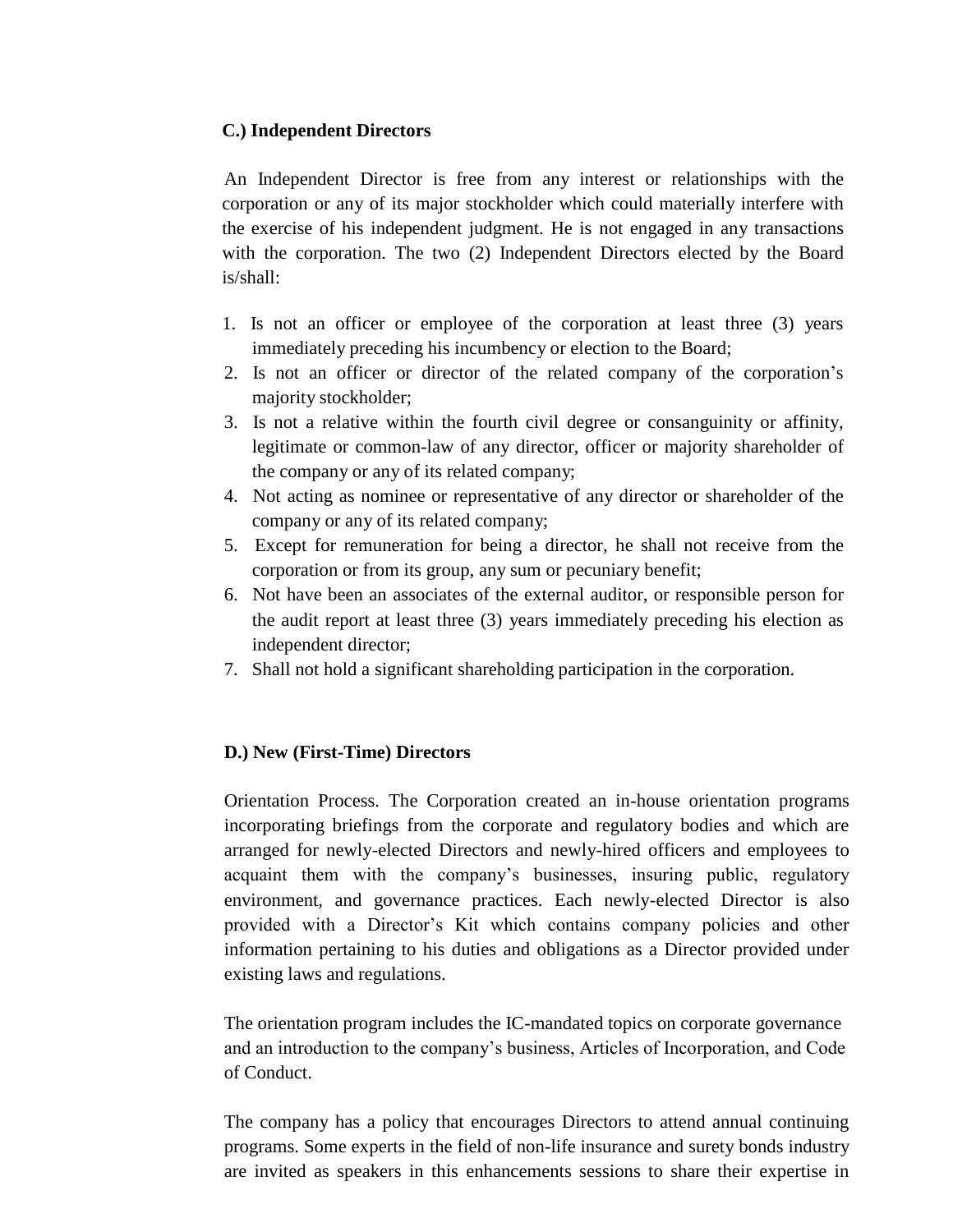governance, risk management, technology, and other relevant corporate governance matters.

Training and development. The Corporation requires orientation program and seminars for the first-time directors and relevant annual continuing training for all directors. The purpose of which is to promote effective board performance and the continuing qualification of the directors in carrying out their duties and responsibilities.

In sum, all Directors, as well as Officers with a rank of Vice-President and/or Department head and up, are enjoined to attend at least a one-day training and orientation course on Corporate Governance conducted by duly accredited training providers. Subsequently, all new Directors appointed shall complete this requirement within the first four (4) months of their assumption to office and with the corresponding compliance submitted to the Office of the Insurance Commission.

#### **IV. ADEQUATE TIMELY INFORMATION**

To enable the members of the Board to properly fulfill their duties and responsibilities, Management should provide them with complete, adequate and timely information concerning matters to be taken in their meetings.

Reliance on information volunteered by the Management would not be sufficient in all circumstances and further inquiries may have to be made by a member of the Board to enable him to properly perform his duties and responsibilities. Hence, the members should be given independent access to Management and the Corporate Secretary.

The information may include the background or explanation on matters brought before the Board, disclosures, budgets, forecast, and internal financial documents.

The members either individually or acting as a Board, and in furtherance of their duties and responsibilities, should have access to an independent professional advise at the expense of the corporations.

Channels for disseminating information should provide for equal, timely and costefficient access to relevant information by users and other stakeholders. It must be transparent and open.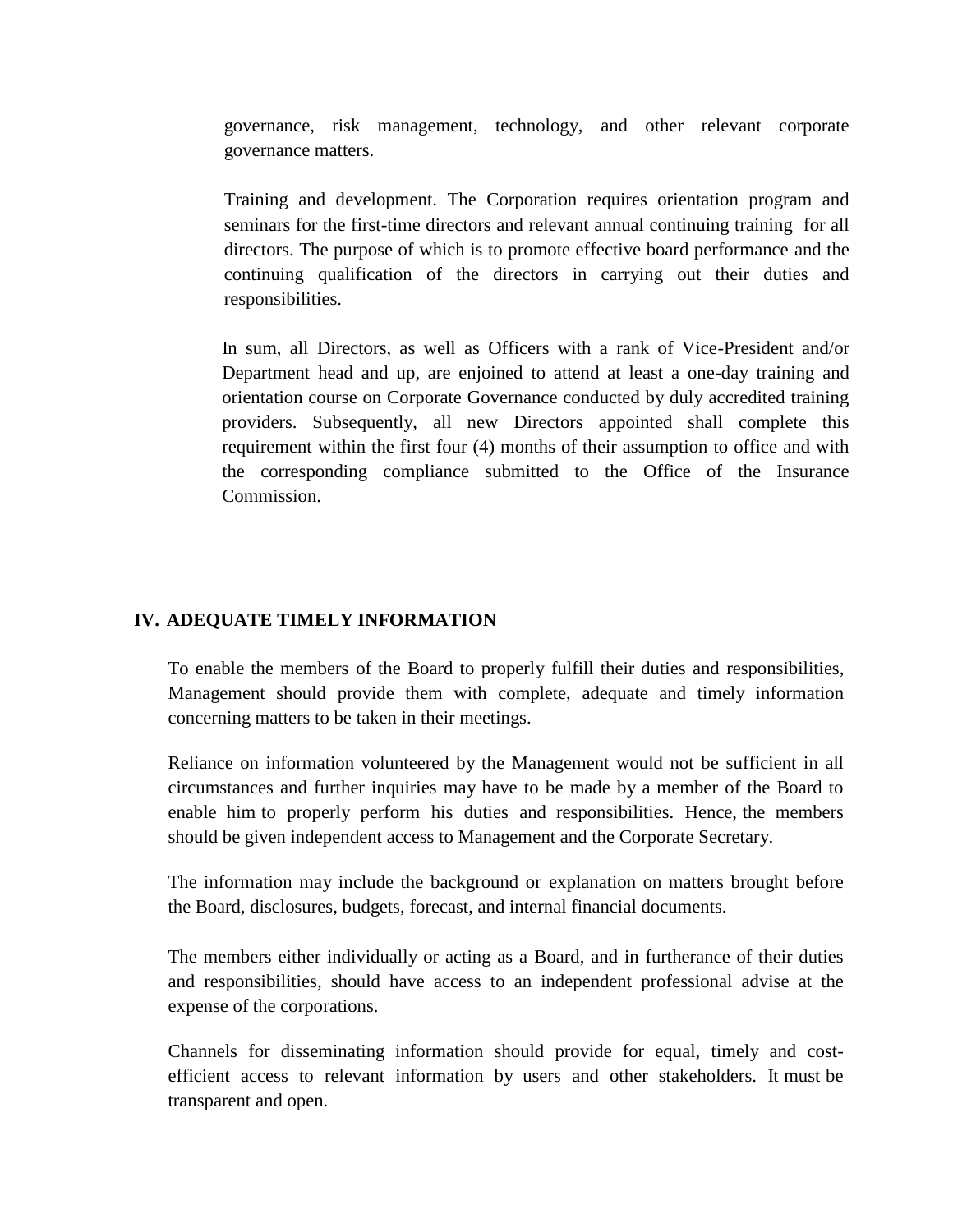## **V. ACCOUNTABILITY AND AUDIT**

**A.)** The Board is primarily accountable to the stockholders and stakeholders. It should provide them with the balanced and comprehensive assessment of the corporation's performance, positions and prospects on a quarterly basis, including interim and other reports that could adversely affect its business, as well as reports to regulators of Government Agency required by law.

It is essential that Management should formulate, under the supervision of Audit Committee, the rules and procedures on financial reporting and internal control conformably to the guidelines, to wit:

- 1.) The extent of its responsibility in the preparation of financial statements of the corporation;
- 2.) An effective system of internal control that will ensure the integrity of financial reports and protection of assets of the corporation should be maintained for the benefit of all stockholders and other stakeholders;
- 3.) On the basis of the approved audit plans, internal audit examinations should cover, at the minimum, the evaluation of the adequacy and effectiveness of controls that covers the corporation's governance, operations and information systems;
- 4.) Should consistently comply with the financial reporting requirements of the Insurance Commission;
- 5.) The external auditor should be rotated or changed every five (5) years or earlier, or the signing partner of the external auditing firm assigned to the corporation, should be changed with the same frequency; The internal auditor should submit to Audit Committee and Management an annual report on the internal audit department's activities, responsibilities and performance relative to audit plans and strategies as approved by the Audit Committee;
- 6.) The annual report should include significant risk exposures, control issues and such other matters required by the Management. This include affirmation by the Internal Auditor that he conducts his activities in accordance with the international standards on the Professional Practice of Internal Auditing. Further, the annual report must include adherence to ASEAN regional initiatives to promote transparency;
- 7.) An annual audit is conducted by an independent, qualified, and competent auditor in order to provide an external objective assurance to the Board and shareholders that the financial statements fairly represents the financial position and performance of the company in all material respects.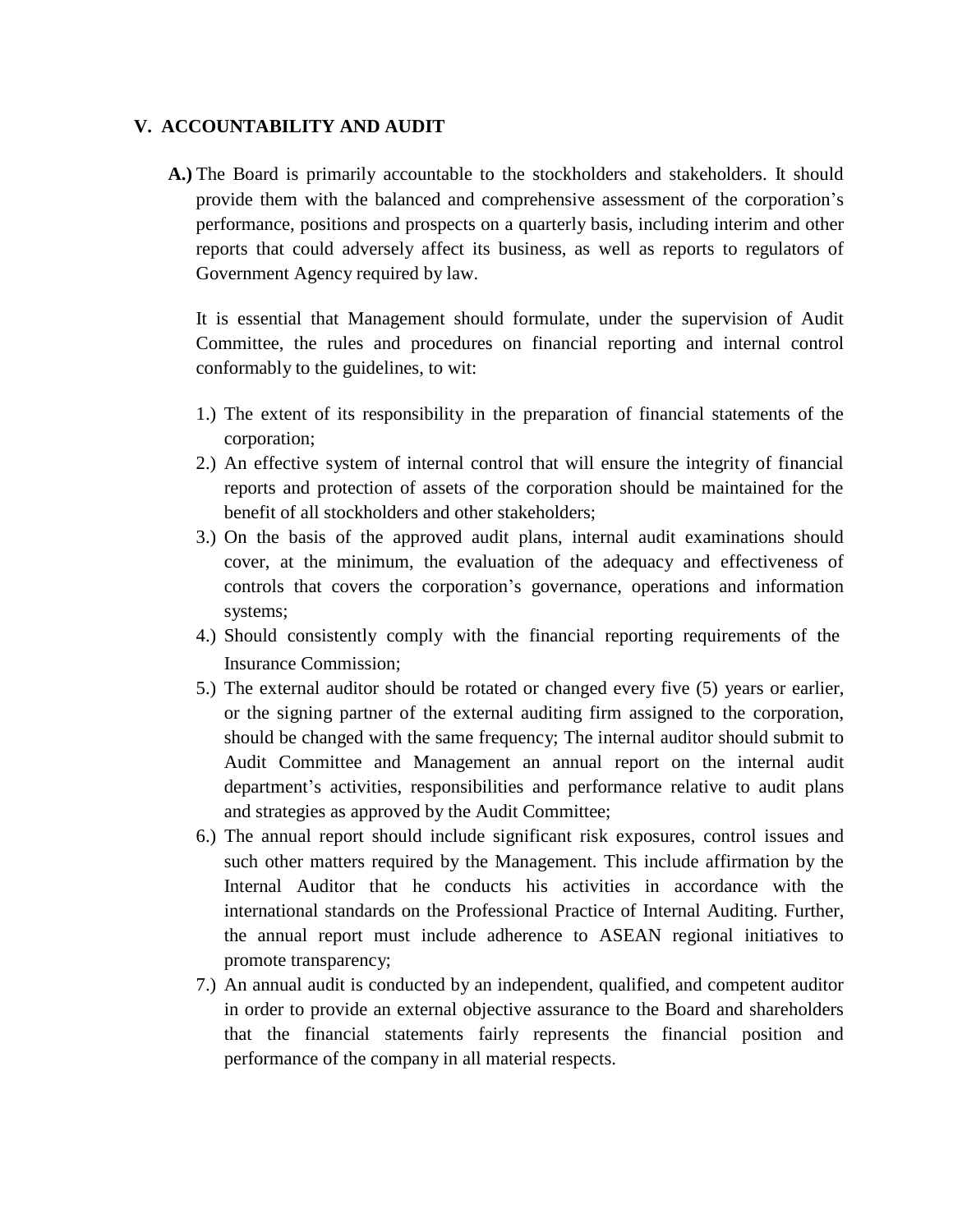**B.)** The Board after consultation with the Audit Committee, recommends to the stockholders an external auditor duly accredited by the Insurance Commission who undertake and provide and objective assurance on the manner by which the financial statement shall be presented to the stockholders.

If an external auditor believes that any statements made in an annual report, information or any report filed with the Insurance Commission or any regulatory body during the period of his engagement is incorrect, improper or incomplete, he shall give his comments and views on the matter in the aforementioned reports.

The Board of Directors and Corporate Officers of the company should affirm at least annually the accuracy of the company's financial statements or financial accounts.

Further, it is the accountability and responsibility of the Board of Director to conduct an annual performance and assessment to the President, CEO, and Chairman of the Board.

## **VI. SHAREHOLDER'S RIGHTS AND PROTECTION OF MINORITY INTEREST**

- A.) The Board shall be committed to respect the rights of the stockholders as provided for in the Corporation Code, namely:
	- 1. Right to vote on all matters that required their consent or approval (amendment to Arts. of Inc./By-Laws; merger or consolidation; sale of substantial assets of the corp.; Investment to another corp.; shortening of term of the corp.);
	- 2. Pre-emptive right to all stock issuances of the corporation;
	- 3. Right to inspect corporate books and records;
	- 4. Right to information;
	- 5. Right to dividends;
	- 6. Appraisal right.

The Board, recognizes the most cogent evidence of good corporate governance which is visible to the eyes of the investors. Therefore, the following provisions are incorporated as governance covenant between the company and the shareholders since the latter should be able to exercise and enjoy the essential attribute of ownership over his/their shares, to wit:

- 7. To have access to and knowledge of issues that affects the corporation as a whole;
- 8. Participate in the annual general meeting (AGM);
- 9. The right to nominate, elect, remove and replace directors, and on certain corporate acts in accordance with by-laws and corporation code;
- 10. Subscribed to new securities offerings;
- 11. To buy, sell, or transfer assets of the company.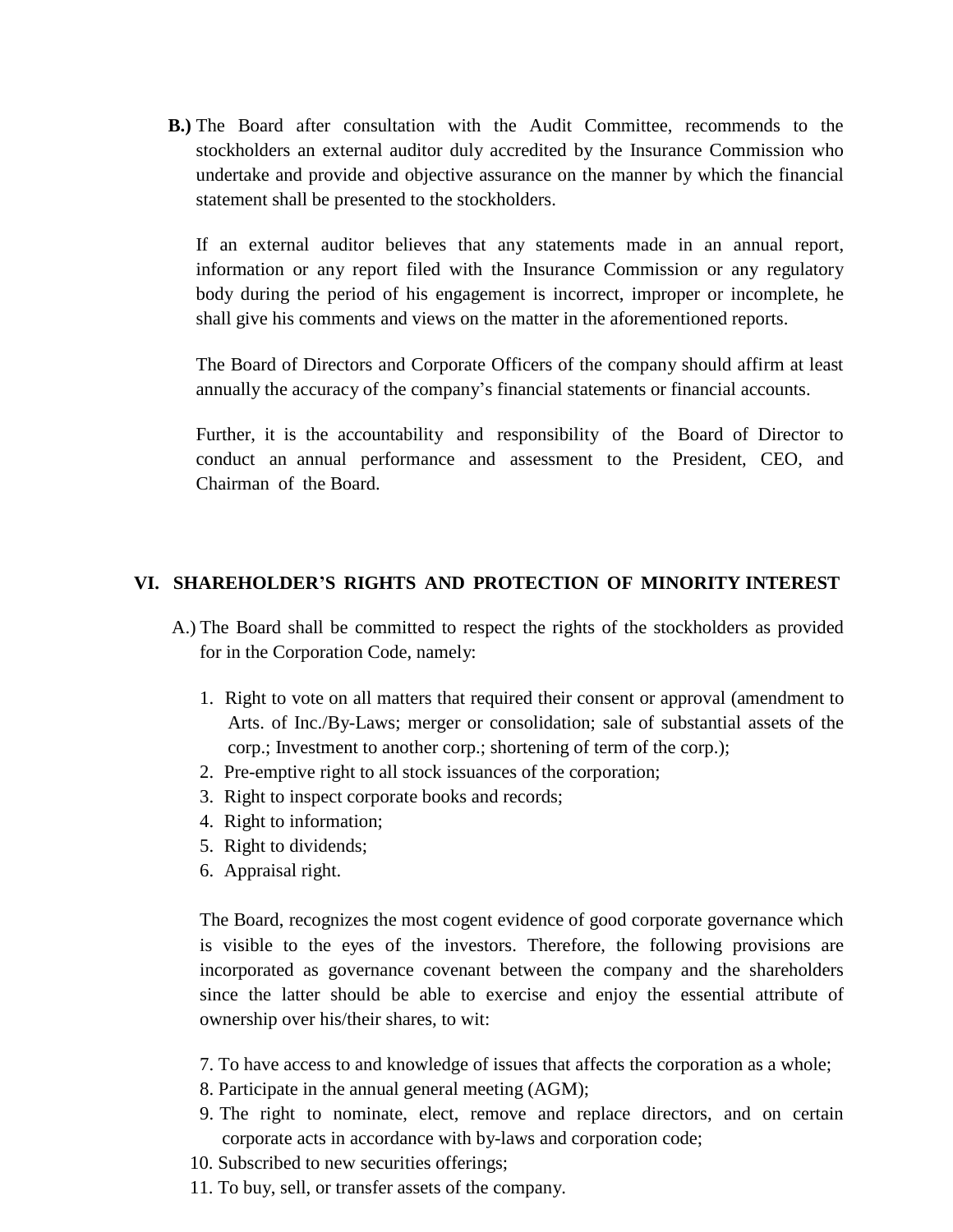B.) Other Protection and Rights

In the conduct of the annual and special stockholder's meetings, the Board should be transparent and fair to the former. The stockholders must be encouraged to personally attend the meetings. They have the right to attend by Proxy.

It is the duty of the Board to promote the rights of stockholders, remove the impediments blocking the exercise of those rights and provide an adequate avenue for them to seek timely redress for breach of their rights;

An accurate and timely information should be made available to stockholders to enable them to make a sound judgment on all matters brought to their attention for consideration and approval. They must be given the right to effectively participate in key corporate governance decisions, nominations and elections;

C.) Equitable Treatment of Shareholders

Although all stockholders should be treated equally or without discrimination, the Board should give the minority stockholders the right to propose the holding of meetings and the items for discussion in the agenda that relate to the business of the corporation.

The Board ensures fair treatment of controlling and minority shareholders. Shareholders should be protected from possible tunneling actions by controlling shareholders, acting either directly or indirectly through the use of other means or related party transactions.

# **VII. GOVERNANCE & SELF-RATING SYSTEM**

The Board may create an internal self-rating system that can measure the performance of the Board and Management in accordance with the criteria provided for in the Revised Code of Corporate Governance.

The creation of such self-rating system, including its salient features may also be disclosed in the corporation's report.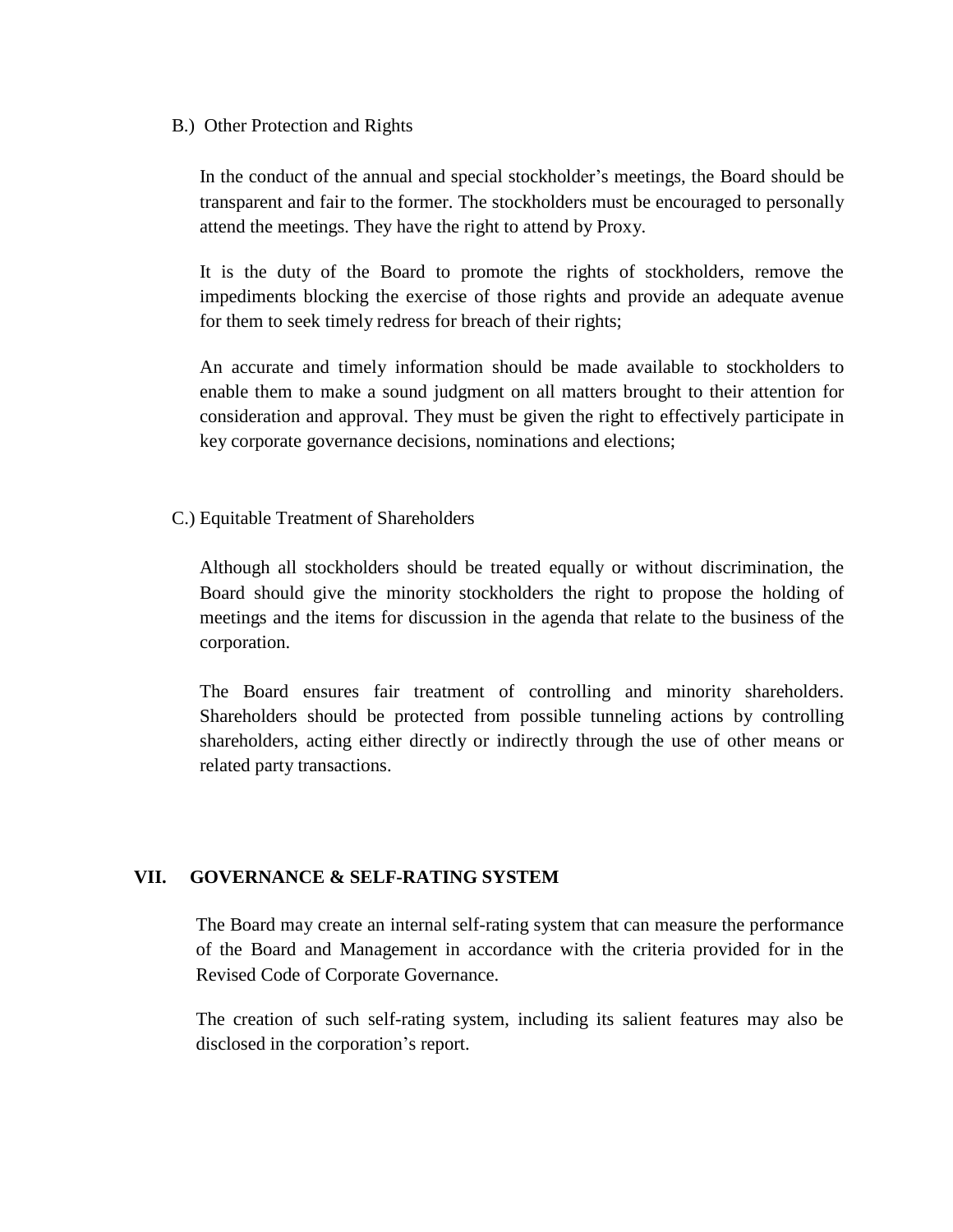## **VIII. DISCLOSURE & TRANSPARENCY**

The essence of corporate governance is transparency. The more transparent the internal workings of the corporation are, the more difficult it will be for the Management and dominant stockholders to mismanage the corporation or misappropriate its assets.

It is therefore essential that all material information about the corporation which could adversely affects its viability or the interest of its stockholders and other stakeholders should be publicly and timely disclosed. Such information should include among others, production and earning result, premiums written, settled claims, acquisition and disposition of assets, balance sheet transactions, related party transactions, and direct and indirect interest, and, remuneration of members of the Board and Management.

Transparency of the Board and Management includes but not limited to the following:

- a.) Have and disclosed policy concerning ownership of shares by senior managers and executive directors with the objective of aligning the interest of these key officers with the stockholders and other shareholders;
- b.) Major share ownership and voting rights, including group structures, intra- group relations, ownership data, and beneficial ownership including those holding 5% shareholdings or more;
- c.) Must include a description of the relationship of the company to the other companies in the corporate group, data on major shareholders, and information necessary for proper understanding of relationships with its public shareholdings, should there be any.

The Board shall therefore commit at all times to full disclosure of material information dealings. It shall cause the filing of all required information through the appropriate exchange mechanism and submission to the Commission for the interest of its stakeholders and other stockholders.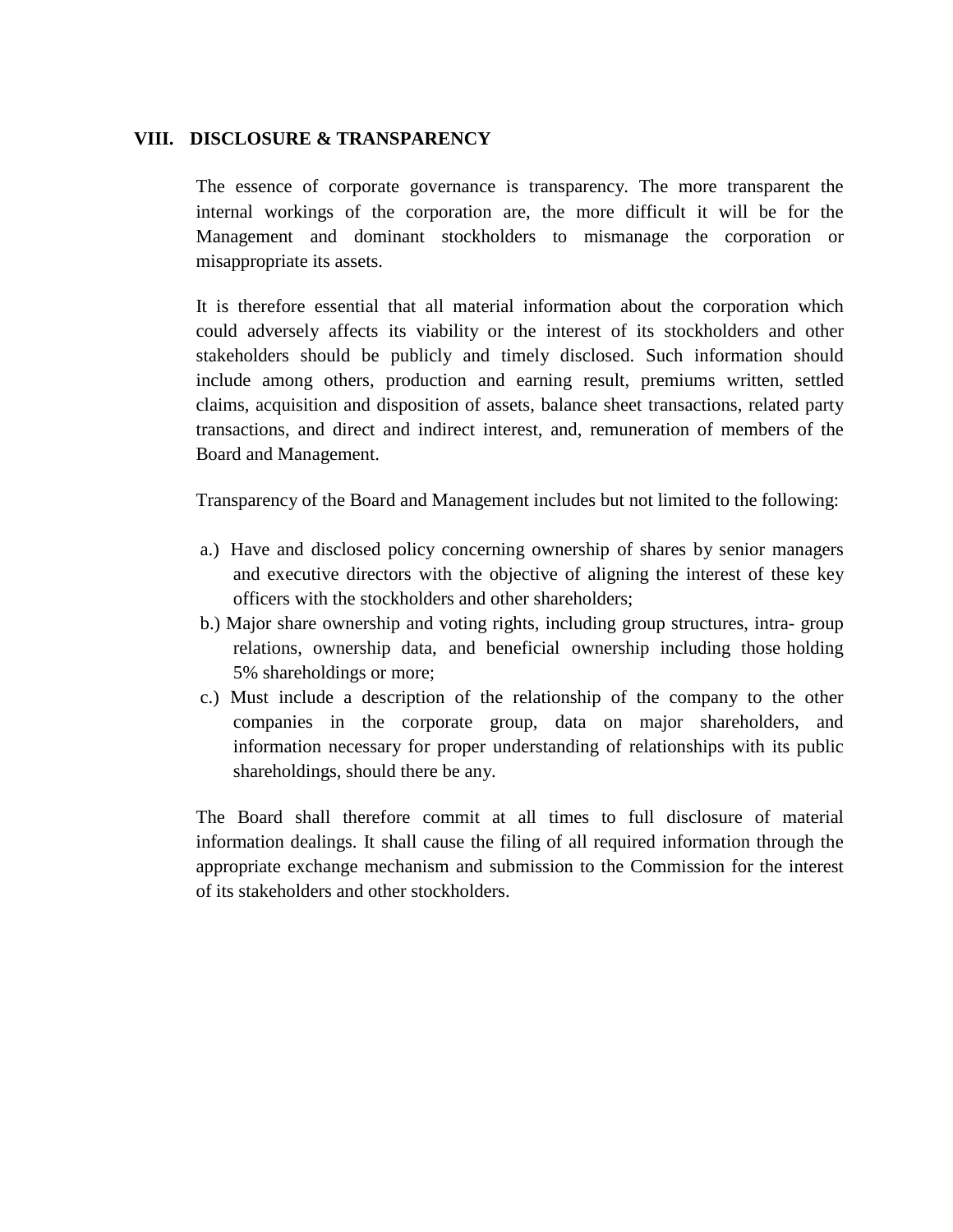#### **IX. COMMITTEE**

To support in complying with the principles of good corporate governance, the Board shall constitute the necessary Committees for specific duties and responsibilities as may be applicable in fulfilling its goal.

#### **A.) The Executive Committee**

There shall be an Executive Committee consisting of seven (7) directors and officers designated by the Board of Directors. This committee shall have and exercise such functions and powers which are reserve for the Board during interval between meetings of the Board of Directors, except the power to initiate amendment or deviation from the basic fundamental policies and for such other restrictions and functions provided all matters passed and acted upon shall be reported to the Board of Directors.

#### **B.) Audit & Finance Committee**

There shall be an Audit and Finance Committee composed of seven (7) members, three (3) of whom are members of the Board, two (2) senior managers, and two (2) from accounting and treasury department who are required hold meeting quarterly. . However, the Board recently held that one (1) shall be an Independent Director to be designated as Chairman. It shall provide oversight of the corporation's financial reporting and control and internal and external audit functions. It shall be responsible for the setting up of internal audit department and for the appointment and removal of internal auditor who shall report directly to the Audit Committee. Elevate to international standards the accounting and auditing process, practices and methodologies and most importantly, develop a transparent financial management system that will ensure the integrity of internal control activities throughout the corporation as an insurance company.

## **C.) The Corporate Governance Committee**

The Corporate Governance Committee shall assist the Board of Directors in fulfilling its corporate governance responsibilities. This committee shall serve as the primary resource for the Board to study, evaluate and make recommendations about the structure, policies and practices to address issues of good governance. It shall be composed of at least six (6) members: Three (3) of whom are members of the Board; two (2) are Independent Directors; and, one (1) Compliance Officer. All of them are designated by the Board of Directors.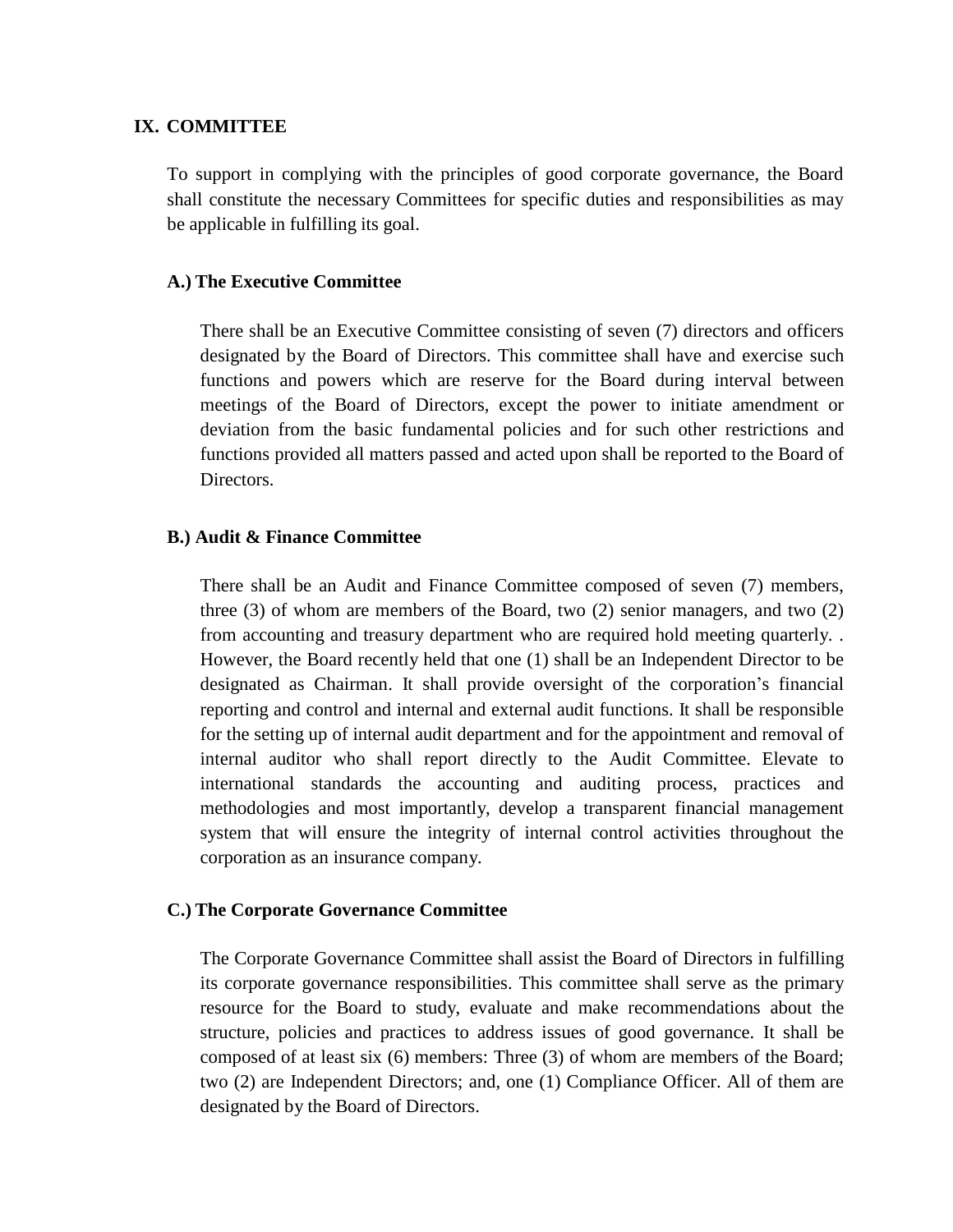#### **D.) Nomination Committee**

There shall be a nomination committee consisting of at least five (5) members who meets at least three (3) times a year. The Chairman must be an Executive Officer; one of whom is Independent Director; one regular member of the Board, one Senior Officer, and one member who is a Human Resources Director. This committee promulgates the guidelines or criteria to govern the conduct of nomination. It shall be pre-screened the qualification and prepare the final list of the candidate for the Board of Directors, Key Officers and Independent Directors.

## **E.) Compensation and Remuneration Committee**

The Compensation and Remuneration Committee shall compose of at least four (4) members of the Board who meets thrice a year. It is task to assist the Corporate Governance Committee and the Board of Directors by recommending and overseeing the implementation of program of salaries and other benefits for Directors and Senior Management that would attract the best talents to aid the Corporation.

## **F.) Board Risk Oversight Committee**

In line with the best corporate governance practices and to secure effective management's operation, strategy, financial, and compliance risk, The Board of Directors of Commonwealth Insurance Company (CIC) created the Risk Oversight Committee to help and assist in fulfilling the Board's oversight responsibilities in connection to risk governance of the Company.

Composition and Structure.

This Committee shall be comprised of at least three (3) members of the Board, majority of whom shall be independent director, which serve as committee chairman.

The Chairman must not be a Chairman of the Board or of any other committee. The Committee shall meet at least five (5) times a year or more as frequently needed.

Function and Responsibilities.

- 1. Assist the Board in fulfilling its responsibility for oversight of the organizational risk management procedure including periodic disclosure of risk exposure management activities.
- 2. Ensure that an overall set of risk and management policies and procedures exist for the Company.
- 3. Encourage discussions relative to the risk faced by the company, as well as its agencies that may have potential impact on the company's Underwriting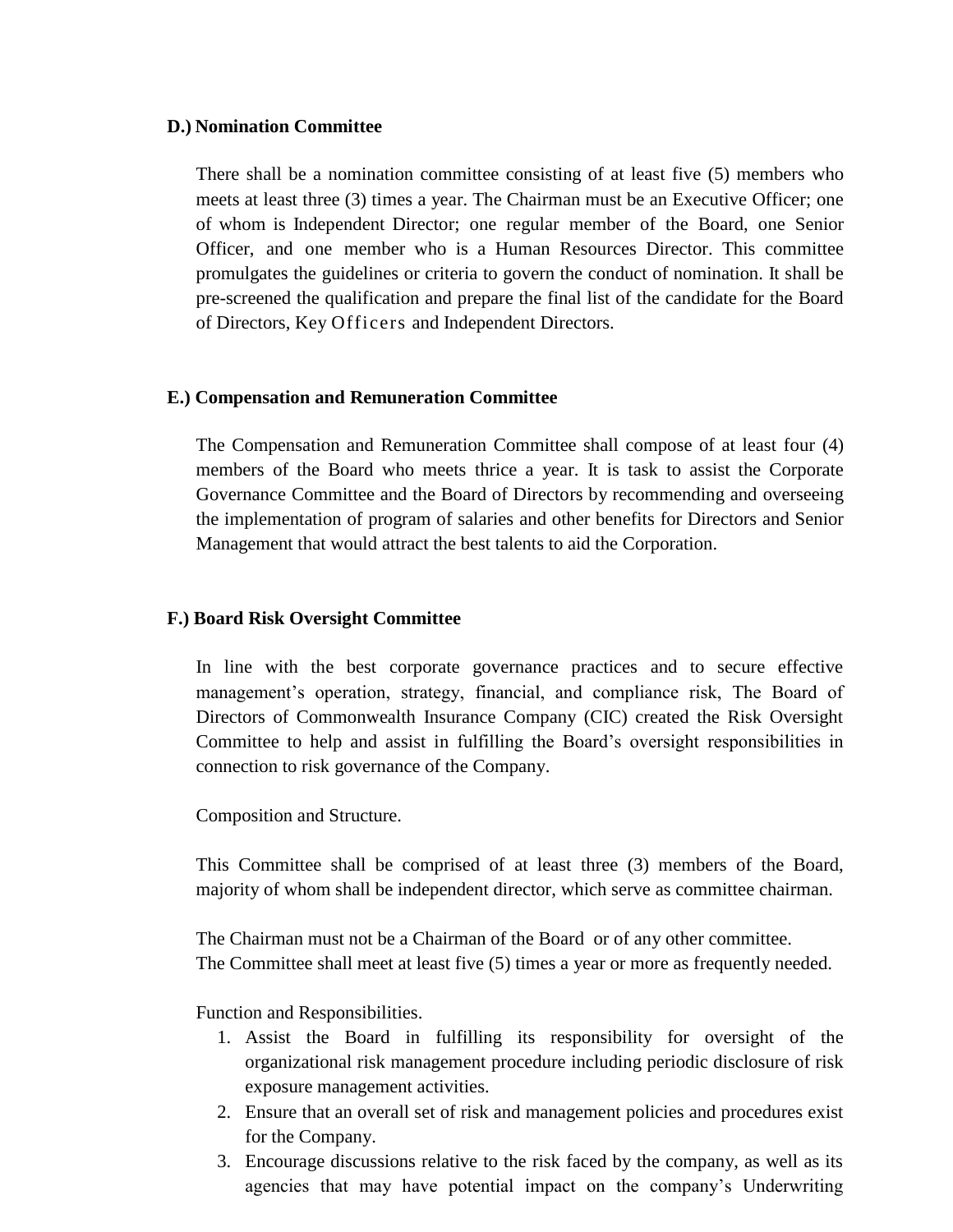Guidelines and operation as a whole and ensure that risk awareness culture is embedded throughout the organization.

- 4. Review and endorse to the Board changes or amendments of Underwriting Guidelines to the enterprise risk management policy.
- 5. Conduct regular discussion with the company's Underwriter and Risk Officer on top risk exposure based on regular rick management report and assess how the company are addressing and managing the risk.
- 6. Report to the Board of Directors on a regular basis, or as it may deemed it necessary, the company's risk exposures and the actions taken to reduce the risk.

#### **G.) Related Party Transaction Committee**

The Committee shall be composed of four (4) non-executive directors and member, two (2) of whom shall be independent director. The Board shall designate the Chairman of the Committee, who shall be an independent director. (However, please note that as of today, the Board has designated the position of OIC-Chairman which shall be replaced upon appointment or designation of regular Chairman.)

The Board shall appoint the members of the Committee during its annual general membership meeting and each member shall serve upon his election until the next organizational meeting of the Board, unless removed or replaced by the Board.

#### Duties and Responsibilities of the Committee

The Committee shall be tasked in reviewing all materially related party transactions (RPTs) of the Company which for this purpose, shall have the following powers, duties and responsibilities:

- 1. Evaluates on an ongoing basis existing relations between those businesses and counterparties to ensure that all related parties are properly identified, RPTs are monitored, and subsequent changes in the relationships with counterparties are determined and secured. Related parties, RPTs and changes in relationships should be reflected in the relevant reports to the Board and Government Regulators or to the Insurance Commission;
- 2. Evaluates all material RPTs to ensure that these are not undertaken on a more favorable economic terms (e.g. agent's commission, rates, fees, etc.) to such related parties than similar transaction with non-related parties under similar circumstances and that no corporate or business resources of the Company are misappropriated or misapplied, and to determine any potential risk issues that may arise as a result of or in connection with the transactions. (Example, The related party's relationship to the Company and interest in the transaction. The material facts of the proposed RPT, including the proposed aggregate value of such transaction);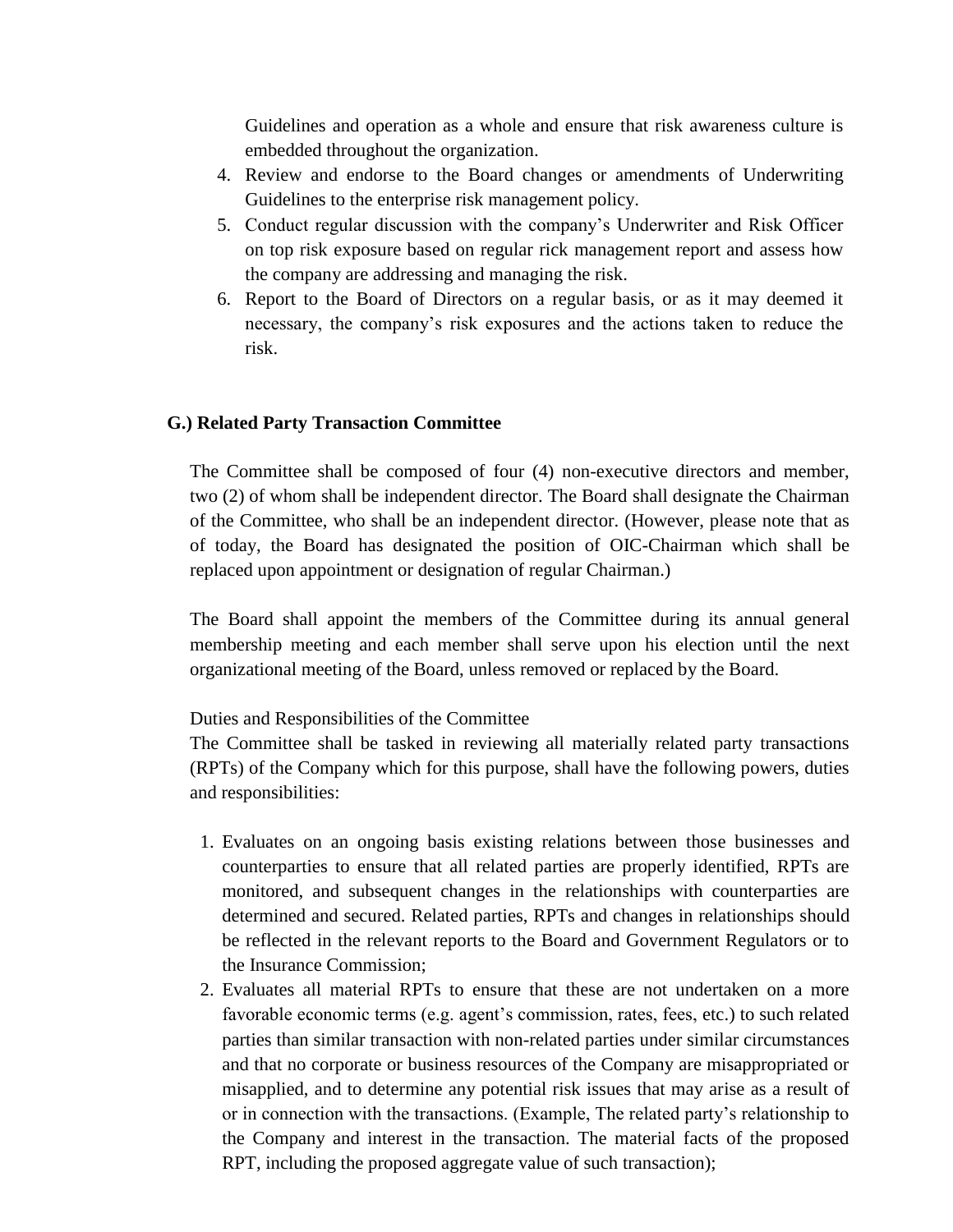- 3. Ensures that transactions with related parties, including write-off or exposures are subject to independent review or audit processes;
- 4. Oversees the implementation of the system for identifying, monitoring, measuring controlling and reporting RPTs, including a periodic review of RPT policies and procedures;
- 5. Report to the Board of Directors on a regular basis, the status and aggregate exposures to each related party, as well as the total amount of exposures to all related parties; and,
- 6. The Committee shall be guided by the Company's mission and vision in the fulfillment of its functions.

#### **H.) Compliance Officer Committee**

In General. The Compliance Committee assists the Board of Directors of the Corporation (the "Board") with overseeing the Corporation's activities in the areas of compliance with laws and regulations applicable to its business, the non-life insurance and surety bond provider's business.

The Compliance Committee shall have the authority to undertake the specific duties and responsibilities described below and the authority to undertake such other duties as are assigned by law, the Corporation's Articles of Inc. or By-Laws, or by the Board.

This Committee shall have the power to retain counsel, accountants, auditors and other advisors and on such terms as the Committee deems its duties and responsibilities, However, the Committee shall not engage the Corporation's Independent Auditors to perform any services without approval of the Audit Committee.

Membership. The Committee shall consist of as many members as the Board may determine, but in any event not less than four (4) members. They shall appointed by the Board upon recommendation of Nominating and Corporate Governance Committees.

Responsibilities. The Committee oversees the Corporation's activities in the area of corporate compliance ("program") that may impact the Corporation's business operations or public image, in light of applicable government and industry standards, as well as legal and business trends and public policy issues.

The Committee shall assess management's implementation of the Corporate Compliance Program element, including:

1. The adequacy and effectiveness of policies and programs to ensure the Corporation's compliance with laws and regulations applicable to its non-life insurance and surety bond's provider business and any and associated risks, including without limitation, in the areas of billing compliance, environmental health and safety, equal opportunity employment practices, fraud and abuse and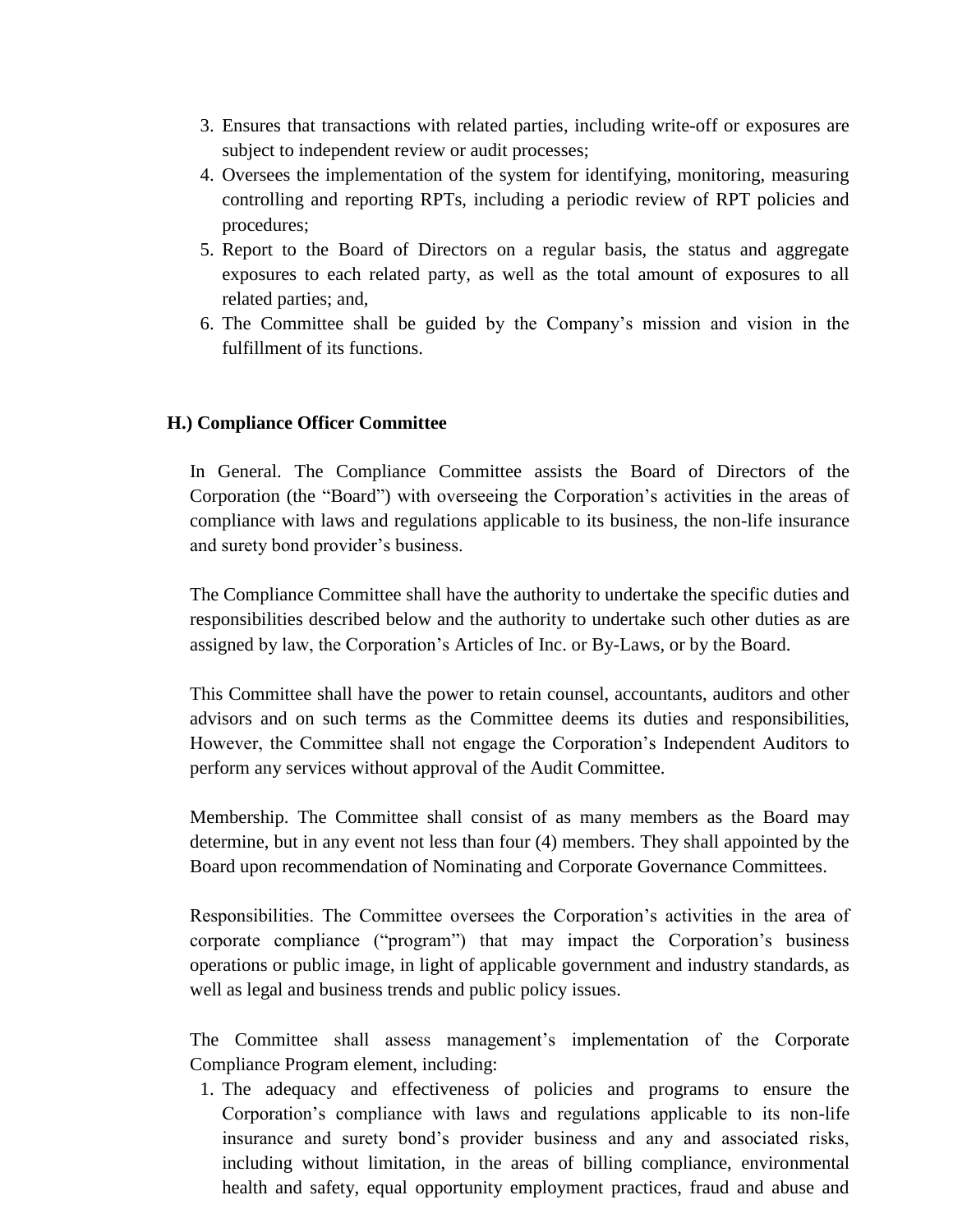medical quality assurance, based on reports rendered no less than annually by management, including the Company's Compliance Officers.

- 2. Monitoring of the Corporation's implementation of actions in response to legislative, regulatory and legal developments affecting the business of the Corporation.
- 3. Report to the Audit Committee regarding legal, risk and underwriting compliance with regulatory requirements that may have material effect on the Corporation's business, financial statements or compliance policies, including any material reports or inquiries from regulatory or government agencies, or the Insurance Commission.
- 4. Monitoring of significant external and internal investigations of the Corporation's business as they relate to possible violation of law by the Corporations directors, officers, employees or agents.
- 5. Necessary modifications to the Corporate Compliance Program;
- 6. Periodically asses the Corporation's compliance and associated risks;
- 7. Promote and enforce standards through incentive and disciplinary action; and,
- 8. Efforts made to promote an ethical culture.

The Committee shall conduct meetings for at least four (4) time a year.

Reporting and Evaluation.

The Committee shall conduct an annual evaluation of its effectiveness. It shall review and reassess its Charter on a periodic basis and submit any recommended changes to the Board for its consideration. The Committee shall perform such other functions and have such other powers as may be necessary or convenient for its efficient discharges of its duties.

#### **X. COMMITMENT TO GOOD CORPORATE GOVERNANCE**

The Management Committee and the Board of Directors undertakes to strictly comply and adheres to raise its corporate governance standards and best practices in accordance with ASEAN Corporate Governance Guidelines, and Regional and Global Standards.

The rules shall be embodied in a manual that can be used as guide and reference by the members of the Board and Management. This manual shall be submitted to the